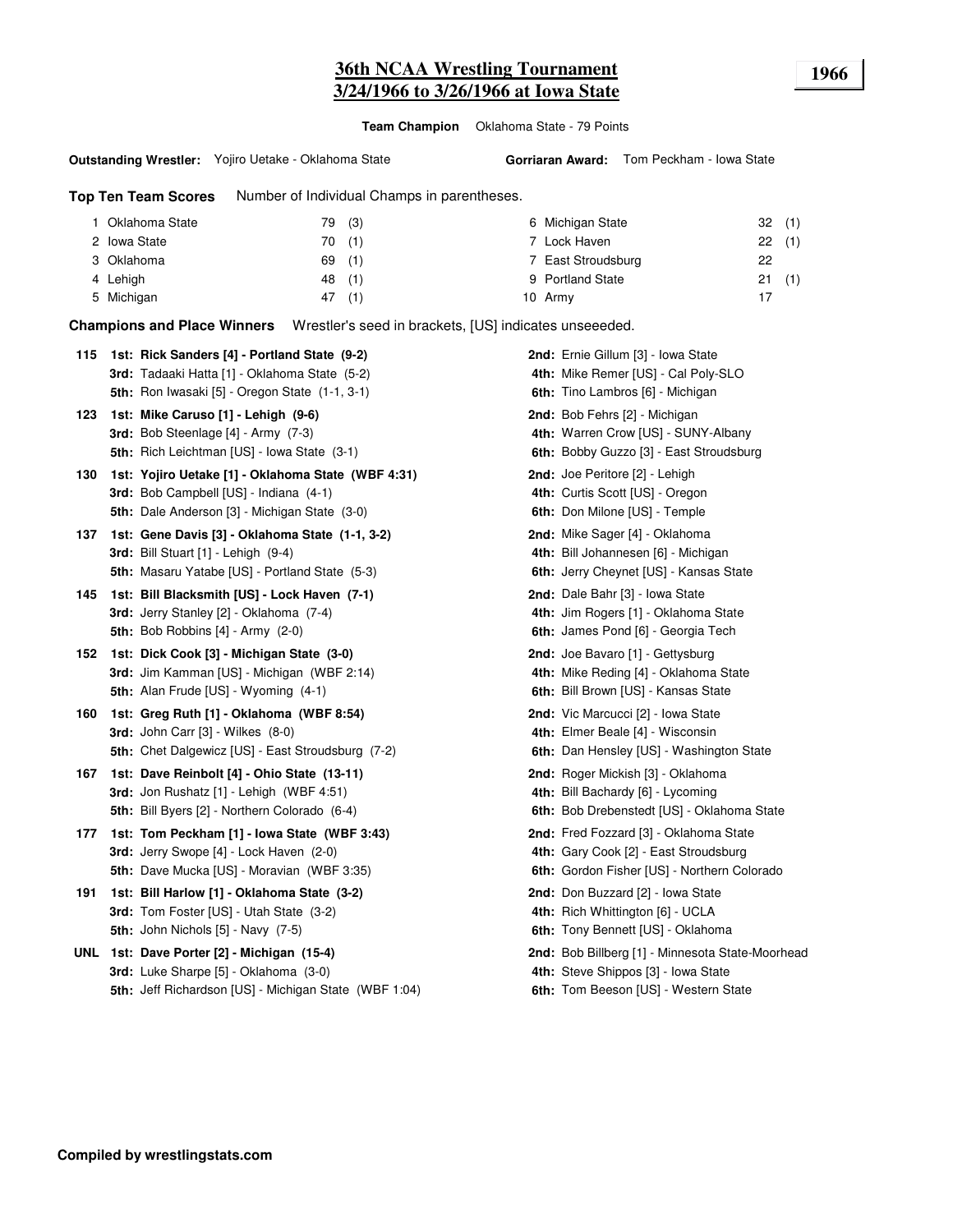# **3/24/1966 to 3/26/1966 at Iowa State 1966 NCAA Wrestling Championship Page <sup>1</sup> of <sup>22</sup>**

Tino Lambros

| Al Ogdie, Minnesota State         |                        |                   |                         |
|-----------------------------------|------------------------|-------------------|-------------------------|
|                                   | Rick Sanders Fall 5:42 |                   | 115 Weight Class        |
| Rick Sanders, Portland State [4]  |                        |                   |                         |
|                                   |                        | Rick Sanders 12-3 |                         |
| Ron Iwasaki, Oregon State [5]     |                        |                   |                         |
|                                   | Ron Iwasaki 6-2        |                   |                         |
| Sam Arishita, Utah                |                        |                   |                         |
|                                   |                        |                   | Rick Sanders Fall 5:31  |
| Tadaaki Hatta, Oklahoma State [1] |                        |                   |                         |
|                                   | Tadaaki Hatta 13-4     |                   |                         |
| Jon Shurbert, Virginia            |                        |                   |                         |
|                                   |                        | Tadaaki Hatta 5-4 |                         |
| Dell Rhodes, Colorado             |                        |                   |                         |
|                                   | Steve Walenz 5-0       |                   |                         |
| Steve Walenz, Indiana State       |                        |                   |                         |
|                                   |                        |                   | <b>Rick Sanders 9-2</b> |
| Larry Katz, Purdue                |                        |                   |                         |
|                                   | Mike Remer 12-4        |                   |                         |
| Mike Remer, Cal Poly-SLO          |                        |                   |                         |
|                                   |                        | Mike Remer 2-1    |                         |
| Dave Unik, Ohio University        |                        |                   |                         |
|                                   | Dave Unik 10-6         |                   |                         |
| Glenn McMinn, Arizona State [2]   |                        |                   |                         |
|                                   |                        |                   | Ernie Gillum 10-5       |
| Ernie Gillum, Iowa State [3]      |                        |                   |                         |
|                                   | Ernie Gillum 9-0       |                   |                         |
| Barry Masuda, California-Berkeley |                        |                   |                         |
|                                   |                        | Ernie Gillum 8-3  |                         |
| Tino Lambros, Michigan [6]        |                        |                   |                         |

Bye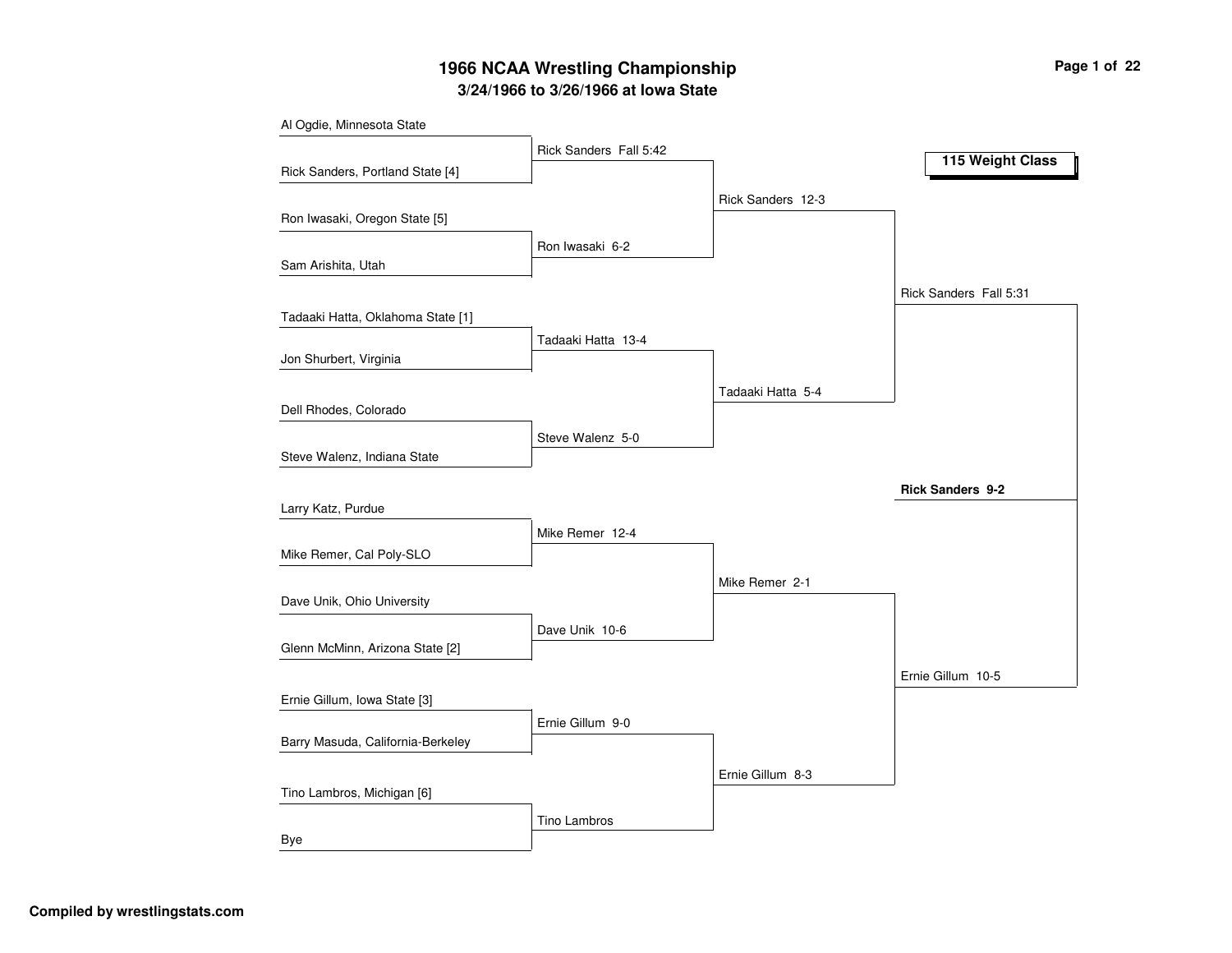# **3/24/1966 to 3/26/1966 at Iowa State 1966 NCAA Wrestling Championship Page <sup>2</sup> of <sup>22</sup>**

**115 Consolation Bracket** Iwasaki, Oregon State Lambros, Michigan Ogdie Masuda Iwasaki 4-1Lambros 6-3Hatta, Oklahoma State Remer, Cal Poly-SLO Hatta 8-3 Remer 2-2, 1-0 Ogdie, Minnesota State Bye Masuda, California-Berkeley Bye **Tadaaki Hatta, Oklahoma State 5-2 Third Place: Ron Iwasaki, Oregon State 1-1, 3-1 Fifth Place: Fourth Place: Mike Remer, Cal Poly-SLO Sixth Place: Tino Lambros, Michigan**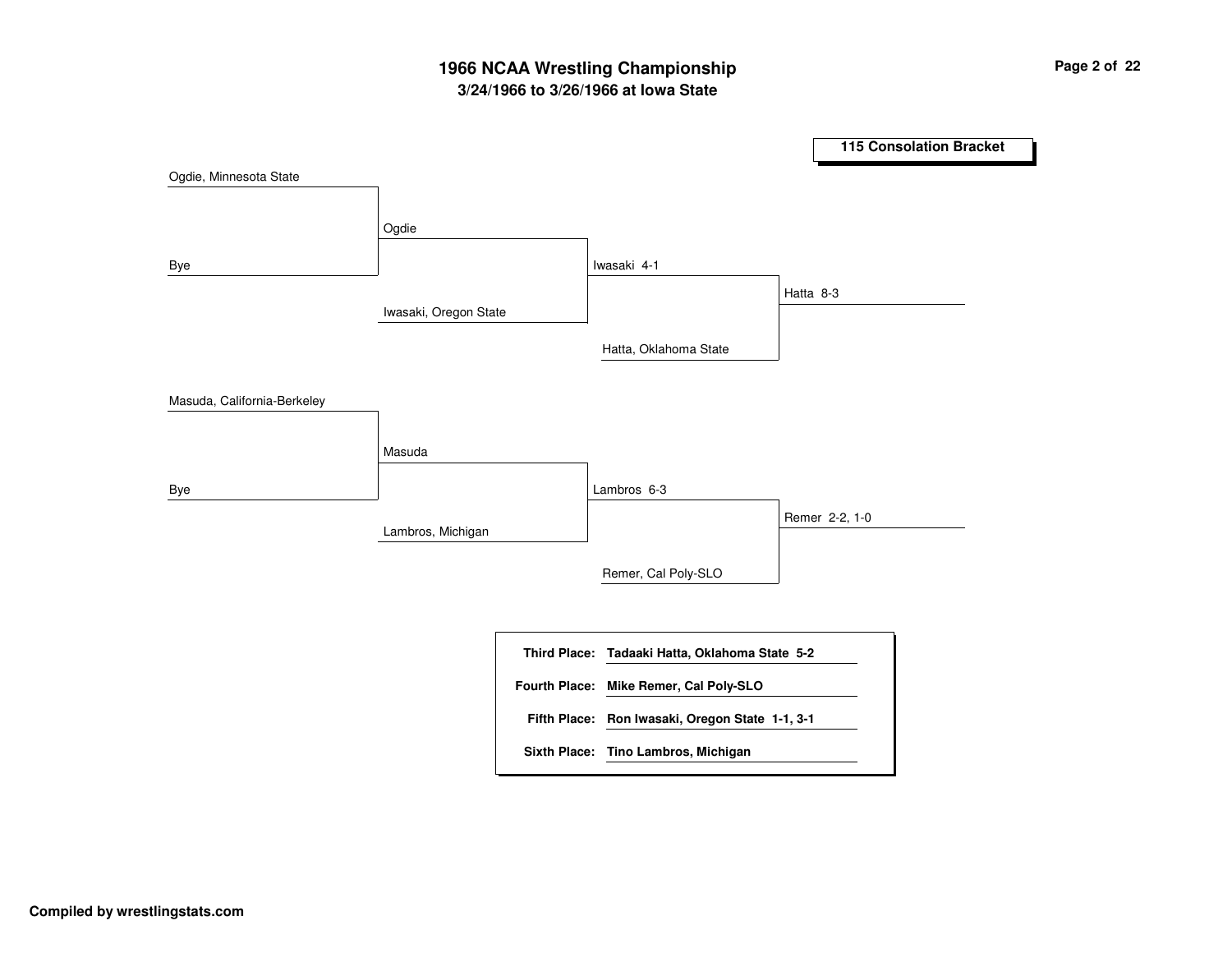| Glen Younger, Western State       | Glen Younger         |                      |                   |                  |
|-----------------------------------|----------------------|----------------------|-------------------|------------------|
| Bye                               |                      | Byran Rice 8-2       |                   |                  |
| Byran Rice, Oklahoma [5]          | Byran Rice Fall 8:27 |                      |                   | 123 Weight Class |
| Ron Bolognini, Temple             |                      |                      |                   |                  |
| Bye                               |                      |                      | Bob Steenlage 5-2 |                  |
| Martin Little, Kansas State       | <b>Martin Little</b> |                      |                   |                  |
| Richard Cortese, Adams State      |                      | Bob Steenlage 5-0    |                   |                  |
| Bob Steenlage, Army [4]           | Bob Steenlage 9-0    |                      |                   |                  |
| Bye                               |                      |                      |                   | Mike Caruso 4-2  |
| Mike Caruso, Lehigh [1]           | Mike Caruso          |                      |                   |                  |
| Rich Leichtman, Iowa State        | Rich Leichtman 6-0   | Mike Caruso 3-2      |                   |                  |
| Sam Rossi, Seton Hall             |                      |                      |                   |                  |
| Bye                               |                      |                      | Mike Caruso 7-5   |                  |
| Ted Parker, Indiana State         | <b>Ted Parker</b>    |                      |                   |                  |
| Bob Pavelko, Air Force            |                      | Ted Parker Fall 7:35 |                   |                  |
| Bob Long, Coast Guard             | Bob Long Fall 5:47   |                      |                   |                  |
| Wally Clark, Penn State           |                      |                      |                   | Mike Caruso 9-6  |
| John Lambert, Augustana Illinois  | Wally Clark 15-8     | Warren Crow 7-0      |                   |                  |
| Warren Crow, SUNY-Albany          | <b>Warren Crow</b>   |                      |                   |                  |
| Bye                               |                      |                      |                   |                  |
| Jerry Langdon, Nebraska           |                      |                      | Bob Fehrs 7-5     |                  |
| Bob Fehrs, Michigan [2]           | Bob Fehrs 14-2       |                      |                   |                  |
| Art Sanchez, Wyoming              | Art Sanchez          | Bob Fehrs Fall 7:48  |                   |                  |
| Bye                               |                      |                      |                   |                  |
| Tim McCall, Indiana               |                      |                      |                   | Bob Fehrs 6-4    |
| Pete Russo, Arizona State         | Tim McCall 7-6       |                      |                   |                  |
| Graddy Sells, Oklahoma State [6]  |                      | Graddy Sells 3-2     |                   |                  |
| Bye                               | <b>Graddy Sells</b>  |                      |                   |                  |
| Ron McBride, Utah State           |                      |                      | Bobby Guzzo 8-4   |                  |
| Bye                               | Ron McBride          |                      |                   |                  |
| Bye                               |                      | Bobby Guzzo 7-2      |                   |                  |
| Bobby Guzzo, East Stroudsburg [3] | Bobby Guzzo          |                      |                   |                  |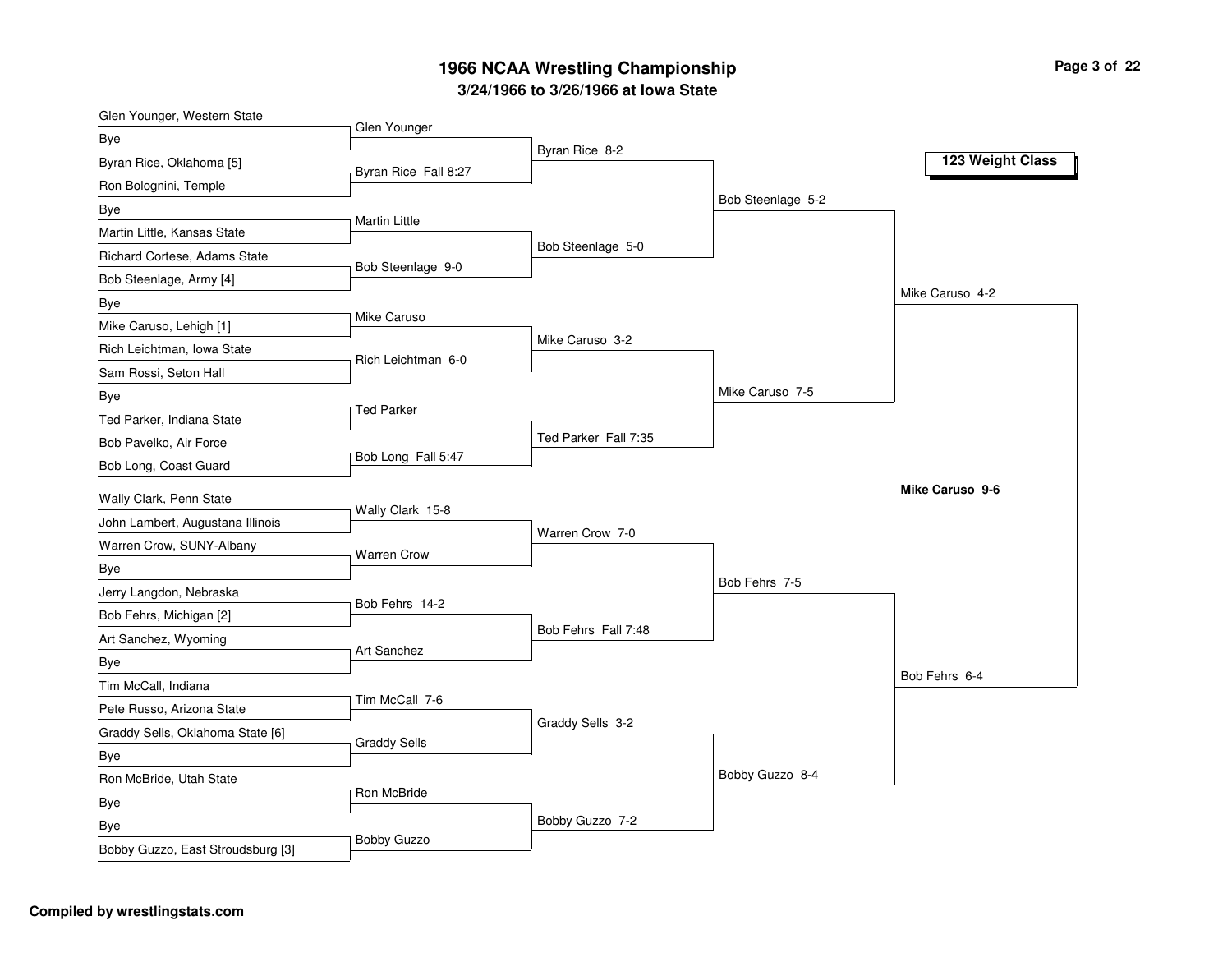# **3/24/1966 to 3/26/1966 at Iowa State 1966 NCAA Wrestling Championship Page <sup>4</sup> of <sup>22</sup>**

**123 Consolation Bracket** Parker, Indiana State Crow, SUNY-Albany LeichtmanLangdon 9-4 Leichtman 2-1 Crow 6-1 Steenlage, Army Guzzo, East Stroudsburg Steenlage 4-2 Crow 3-0 Leichtman, Iowa State Bye Langdon, Nebraska Sanchez, Wyoming **Bob Steenlage, Army 7-3 Third Place: Rich Leichtman, Iowa State 3-1 Fifth Place: Fourth Place: Warren Crow, SUNY-Albany Sixth Place: Bobby Guzzo, East Stroudsburg**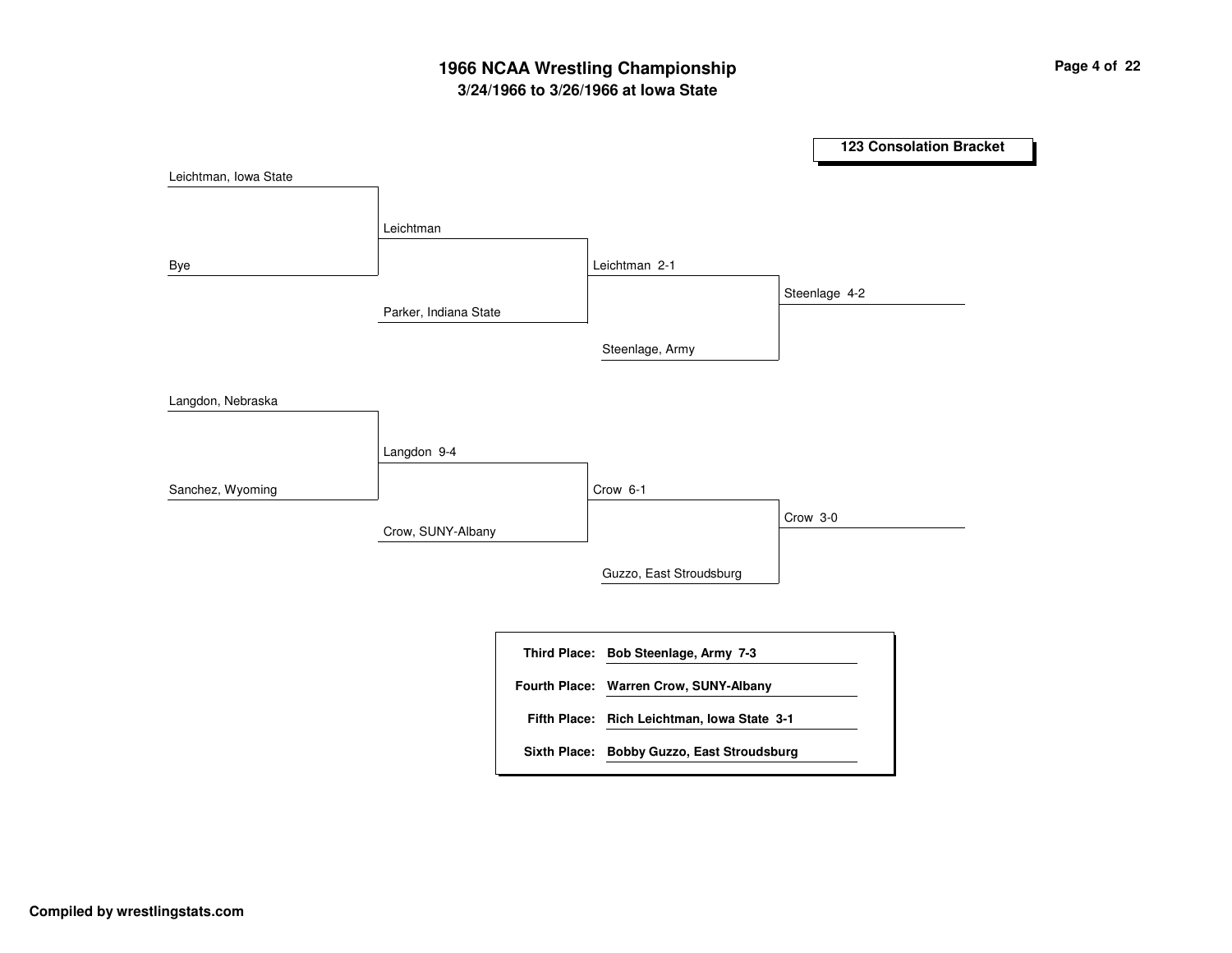| Pete Vanderlofske, Navy           | Pete Vanderlofske         |                         |                    |                         |
|-----------------------------------|---------------------------|-------------------------|--------------------|-------------------------|
| <b>Bye</b>                        |                           | Pete Vanderlofske 6-2   |                    |                         |
| Ted Clark, Bowling Green          | Pete Nord 4-0             |                         |                    | 130 Weight Class        |
| Pete Nord, Colorado [4]           |                           |                         |                    |                         |
| Bye                               |                           |                         | Don Milone 7-4     |                         |
| Don Milone, Temple                | Don Milone                |                         |                    |                         |
| Jim Free, Colorado State          |                           | Don Milone 13-4         |                    |                         |
| Jan Dutt, East Stroudsburg [5]    | Jan Dutt DFT              |                         |                    |                         |
| Bye                               |                           |                         |                    | Yojiro Uetake 11-2      |
| Bill DeSario, SUNY-Cortland       | <b>Bill DeSario</b>       |                         |                    |                         |
| Jim Rolley, Bloomsburg            | Jim Rolley 4-3            | Jim Rolley 8-7          |                    |                         |
| Sam Epps, Iowa State              |                           |                         |                    |                         |
| Bernard Lomman, Shippensburg      |                           |                         | Yojiro Uetake 18-3 |                         |
| Rick Allgood, Nebraska            | Rick Allgood 6-5          |                         |                    |                         |
| Curtis Scott, Oregon              |                           | Yojiro Uetake 11-2      |                    |                         |
| Yojiro Uetake, Oklahoma State [1] | Yojiro Uetake 12-4        |                         |                    |                         |
| Dick Humphreys, Indiana State     |                           |                         |                    | Yojiro Uetake Fall 4:31 |
| Curtis Bradford, Oklahoma         | Curtis Bradford Fall 5:03 | Joe Peritore 8-5        |                    |                         |
| Bob Campbell, Indiana             | Joe Peritore 3-2          |                         |                    |                         |
| Joe Peritore, Lehigh [2]          |                           |                         |                    |                         |
| Mike Stanley, Adams State         |                           |                         | Joe Peritore 8-3   |                         |
| Larry Baron, SIU-Carbondale       | Mike Stanley 6-6, 1-0     |                         |                    |                         |
| Richard Green, Portland State     |                           | Richard Green 5-4       |                    |                         |
| Bye                               | <b>Richard Green</b>      |                         |                    |                         |
| Russell Lay, Kansas State         |                           |                         |                    | Joe Peritore 6-3        |
| Dale Anderson, Michigan State [3] | Dale Anderson Fall 5:41   |                         |                    |                         |
| Ken Ford, Moorhead State          |                           | Dale Anderson Fall 7:39 |                    |                         |
| Bye                               | Ken Ford                  |                         |                    |                         |
| Roger Young, Ohio State           |                           |                         | Dale Anderson 16-7 |                         |
| Bob Soulek, Minnesota State [6]   | Bob Soulek 9-5            |                         |                    |                         |
| Bye                               |                           | Bob Soulek 5-2          |                    |                         |
| Lennis Cowell, Cal Poly-SLO       | Lennis Cowell             |                         |                    |                         |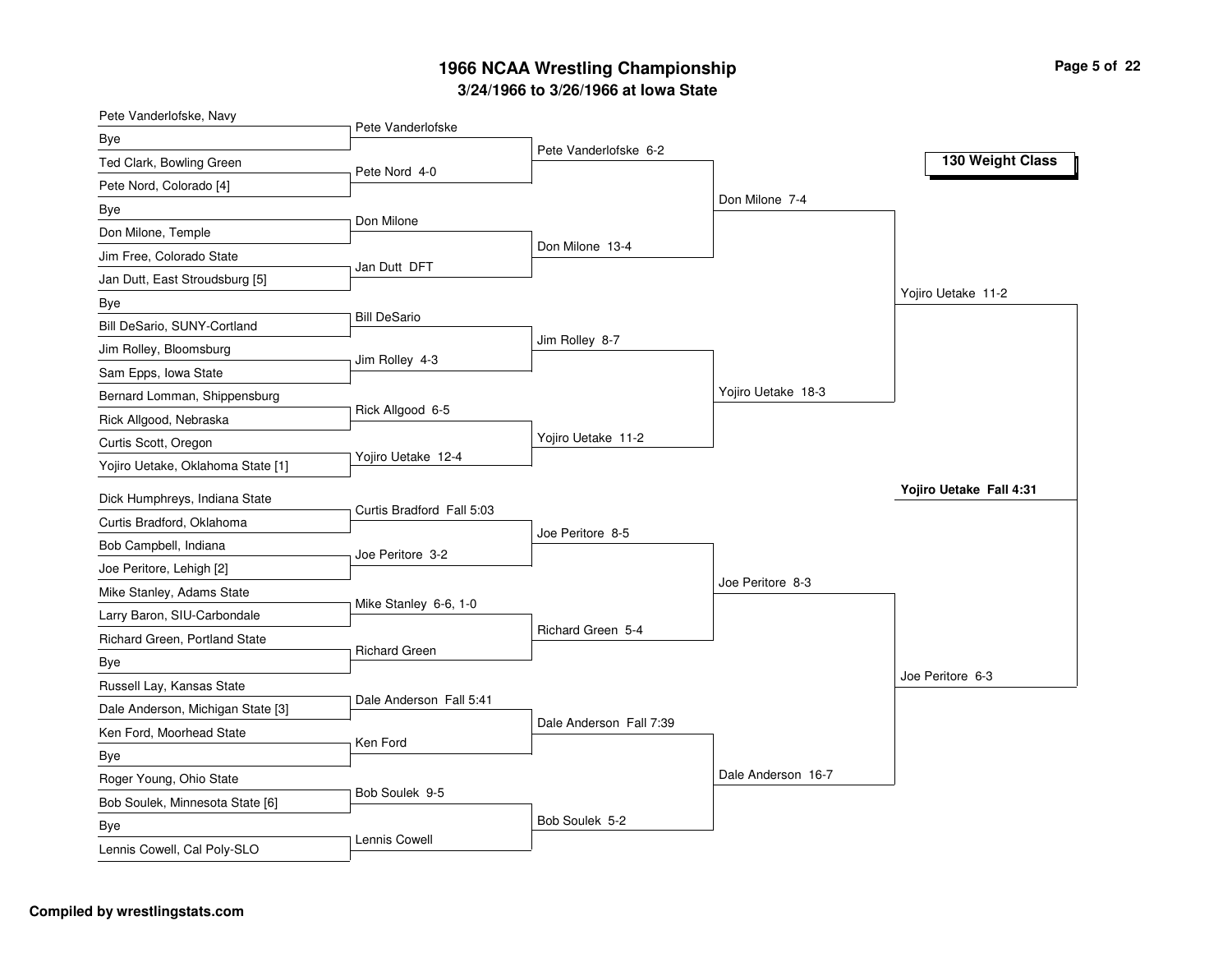# **3/24/1966 to 3/26/1966 at Iowa State 1966 NCAA Wrestling Championship Page <sup>6</sup> of <sup>22</sup>**

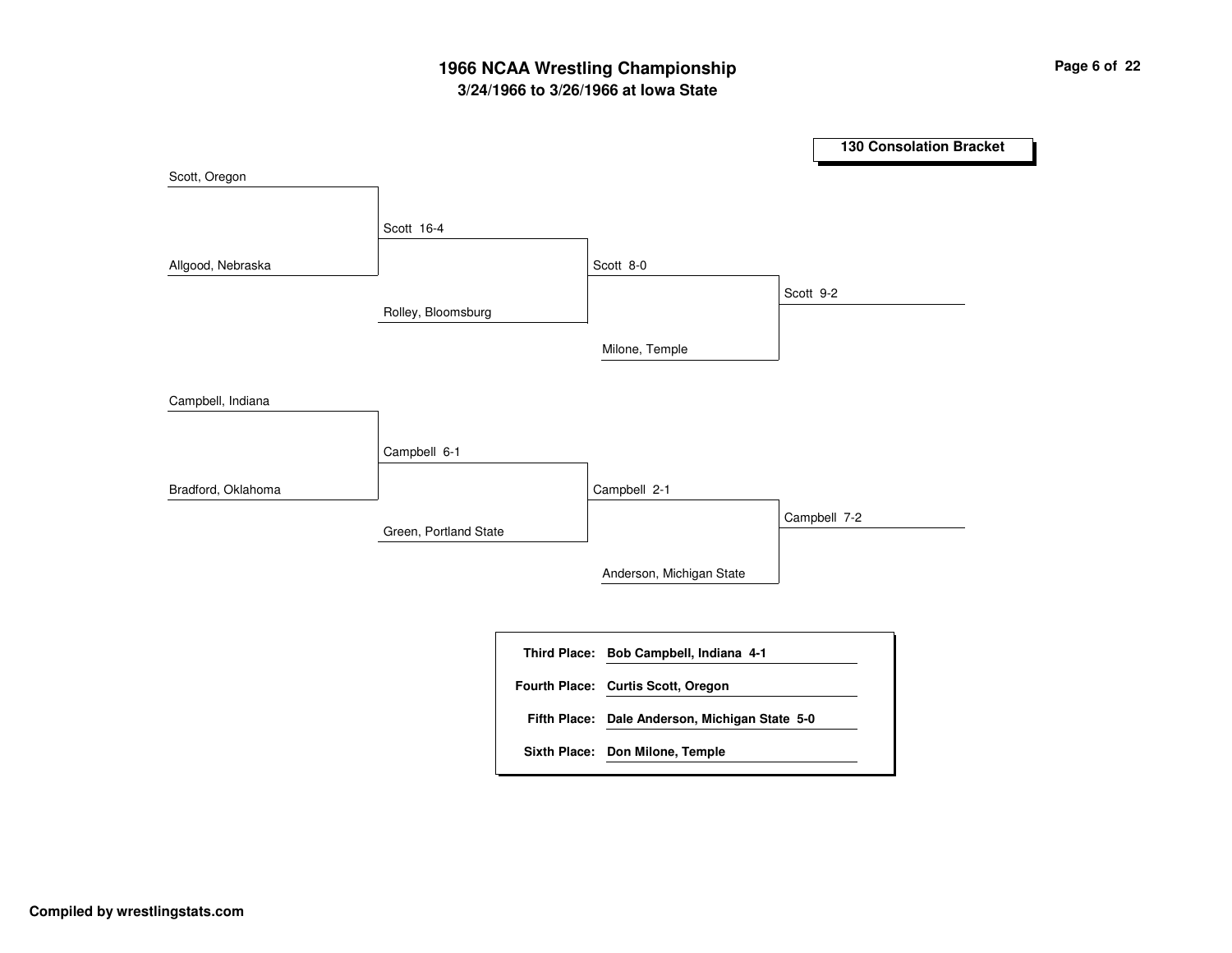| Mike Sager, Oklahoma [4]         |                        |                       |                   |                     |
|----------------------------------|------------------------|-----------------------|-------------------|---------------------|
| Bye                              | Mike Sager             |                       |                   |                     |
| Barry Sutter, Bloomsburg         | Jerry Cheynet 4-2      | Mike Sager 3-2        |                   | 137 Weight Class    |
| Jerry Cheynet, Kansas State      |                        |                       |                   |                     |
| Bye                              | Dale Carr              |                       | Mike Sager 17-5   |                     |
| Dale Carr, Michigan State [5]    |                        |                       |                   |                     |
| Lee Sprague, Oregon State        |                        | Dale Carr 13-12       |                   |                     |
| Tony Struzik, Marquette          | Lee Sprague 13-3       |                       |                   |                     |
| Bye                              |                        |                       |                   | Mike Sager 1-1, 3-1 |
| Ed Derryberry, Northern Colorado | Ed Derryberry          |                       |                   |                     |
| Vince Fitz, Penn State           | Vince Fitz 10-3        | Vince Fitz 9-6        |                   |                     |
| Dave Saddler, Iowa State         |                        |                       |                   |                     |
| Bye                              |                        |                       | Bill Stuart 13-4  |                     |
| Bill Stuart, Lehigh [1]          | <b>Bill Stuart</b>     |                       |                   |                     |
| Douglas Robertson, Oregon        |                        | Bill Stuart Fall 5:08 |                   |                     |
| Bill Thompson, RIT               | Douglas Robertson 2-1  |                       |                   |                     |
| Steve Boozell, Central Missouri  |                        |                       |                   | Gene Davis 1-1, 3-2 |
| Don Schneider, SIU-Carbondale    | Don Schneider 6-0      |                       |                   |                     |
| Bob Furlan, Northern Illinois    |                        | Don Schneider 3-0     |                   |                     |
| Bye                              | <b>Bob Furlan</b>      |                       |                   |                     |
| Tony Russo, Arizona State        |                        |                       | Masaru Yatabe 3-1 |                     |
| Wayne Hicks, Navy [2]            | Tony Russo 4-4, 3-2    |                       |                   |                     |
| Masaru Yatabe, Portland State    |                        | Masaru Yatabe 3-1     |                   |                     |
| Bye                              | Masaru Yatabe          |                       |                   |                     |
| Colvyn Redden, Shippensburg      |                        |                       |                   | Gene Davis 1-1, 7-2 |
| Alan Siegel, California-Berkeley | Alan Siegel 4-4, 2-0   |                       |                   |                     |
| Bill Johannesen, Michigan [6]    |                        | Bill Johannesen 9-3   |                   |                     |
| <b>Bye</b>                       | <b>Bill Johannesen</b> |                       |                   |                     |
| Gene Davis, Oklahoma State [3]   |                        |                       | Gene Davis 8-3    |                     |
| Bye                              | Gene Davis             |                       |                   |                     |
| Bye                              |                        | Gene Davis 10-2       |                   |                     |
| Dave Halulko, Indiana State      | Dave Halulko           |                       |                   |                     |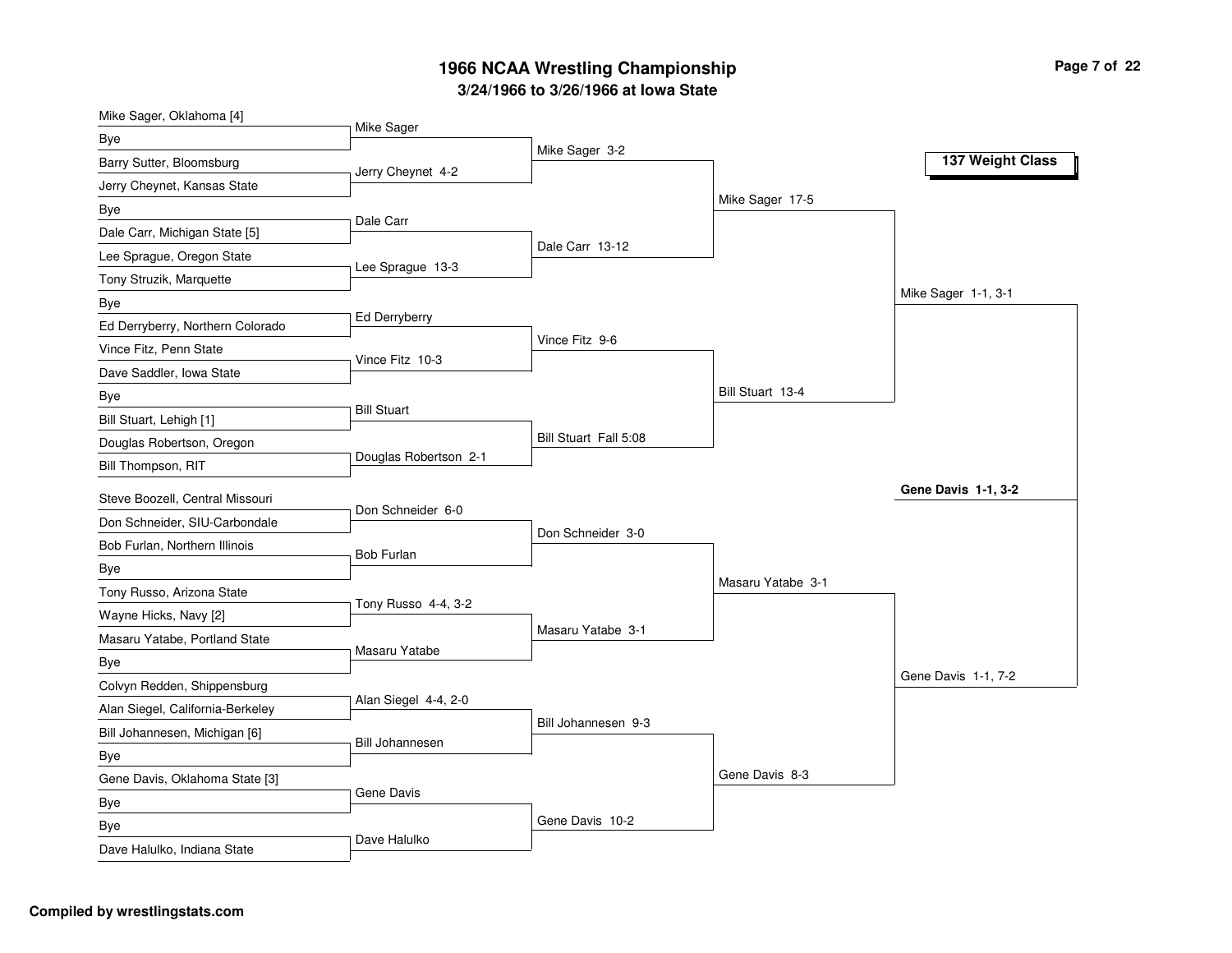# **3/24/1966 to 3/26/1966 at Iowa State 1966 NCAA Wrestling Championship Page <sup>8</sup> of <sup>22</sup>**

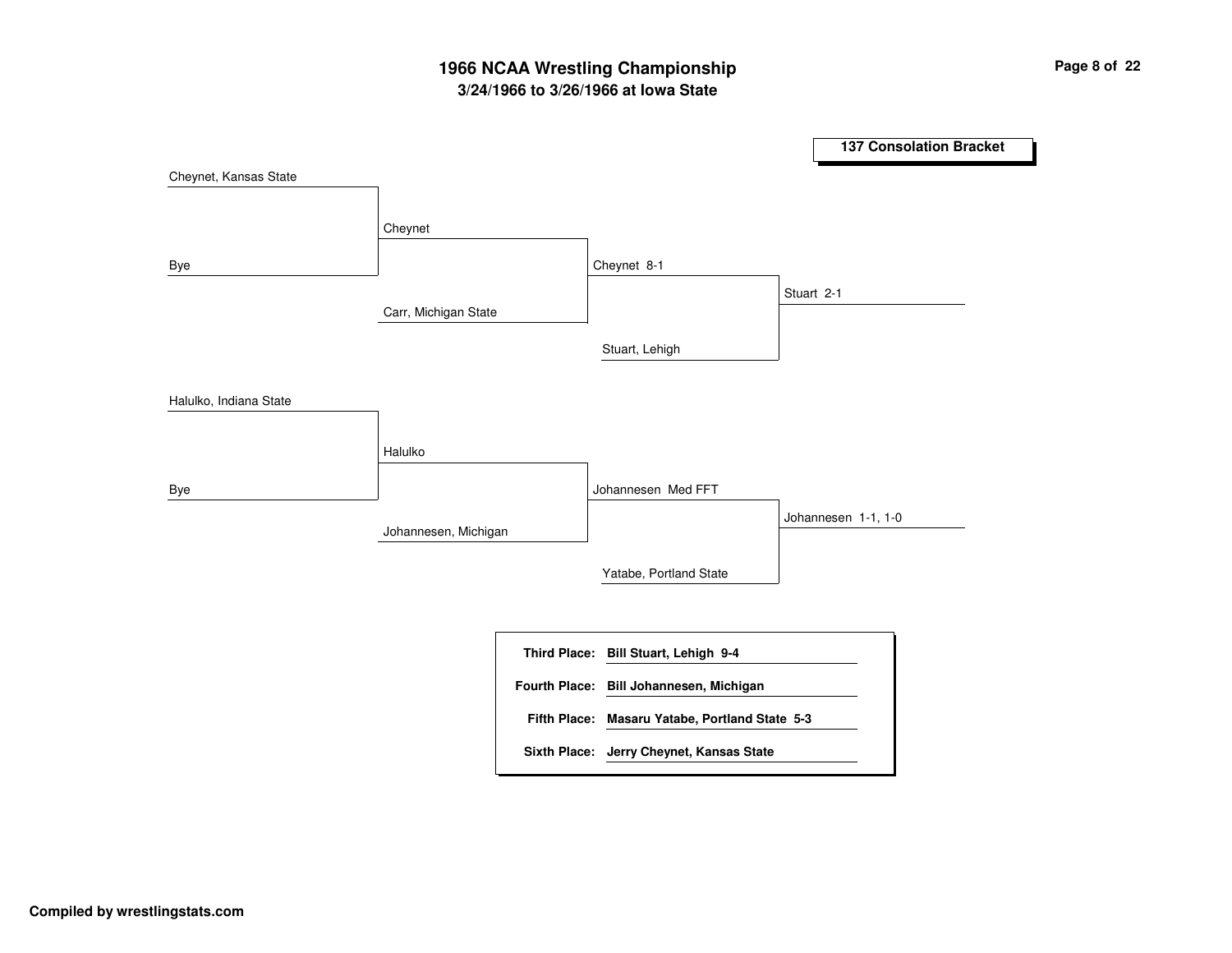| James Moore, Bowling Green       | James Moore              |                        |                     |                            |
|----------------------------------|--------------------------|------------------------|---------------------|----------------------------|
| Bye                              |                          | Rick Stuyvesant 10-5   |                     |                            |
| Rick Stuyvesant, Moorhead State  | Rick Stuyvesant 1-1, 3-1 |                        |                     | 145 Weight Class           |
| Cal Jenkins, Michigan [5]        |                          |                        |                     |                            |
| Bye                              | Harlan Heinz             |                        | Bob Robbins 6-4     |                            |
| Harlan Heinz, Northern Colorado  |                          |                        |                     |                            |
| Allan Sievertsen, Wisconsin      | Bob Robbins 7-2          | Bob Robbins 8-4        |                     |                            |
| Bob Robbins, Army [4]            |                          |                        |                     |                            |
| Bye                              |                          |                        |                     | Bill Blacksmith 5-0        |
| Bill Blacksmith, Lock Haven      | <b>Bill Blacksmith</b>   |                        |                     |                            |
| Dave Pfoor, SIU-Carbondale       | Freeman Garrison 6-2     | Bill Blacksmith 10-2   |                     |                            |
| Freeman Garrison, Portland State |                          |                        |                     |                            |
| Russ Schneider, Northwestern     |                          |                        | Bill Blacksmith 5-0 |                            |
| Jim Rogers, Oklahoma State [1]   | Jim Rogers 12-6          |                        |                     |                            |
| Roy Hagerty, North Carolina      |                          | Jim Rogers 19-5        |                     |                            |
| Scott Higgins, Gettysburg        | Scott Higgins 12-0       |                        |                     |                            |
| Loren Miller, San Jose State     |                          |                        |                     | <b>Bill Blacksmith 7-1</b> |
| Nash Tillman, Adams State        | Loren Miller 2-1         |                        |                     |                            |
| Rudy Dotlich, Indiana State      |                          | Rudy Dotlich 6-1       |                     |                            |
| Bye                              | <b>Rudy Dotlich</b>      |                        |                     |                            |
| Joe Eremus, Penn State           |                          |                        | Jerry Stanley 11-5  |                            |
| Jerry Stanley, Oklahoma [2]      | Jerry Stanley 11-5       |                        |                     |                            |
| Bill Bower, Temple               |                          | Jerry Stanley 10-2     |                     |                            |
| Bye                              | <b>Bill Bower</b>        |                        |                     |                            |
| Dave Campbell, Michigan State    |                          |                        |                     | Dale Bahr 9-8              |
| Dale Bahr, Iowa State [3]        | Dale Bahr 8-3            |                        |                     |                            |
| Lee Dale, Kansas State           |                          | Dale Bahr Fall 2:40    |                     |                            |
| Bye                              | Lee Dale                 |                        |                     |                            |
| Elliott Tepper, Lehigh           |                          |                        | Dale Bahr 10-5      |                            |
| Tom Griggy, Kent State           | Elliott Tepper 6-4       |                        |                     |                            |
| Bye                              |                          | James Pond 1-1, 1-1 RD |                     |                            |
| James Pond, Georgia Tech [6]     | James Pond               |                        |                     |                            |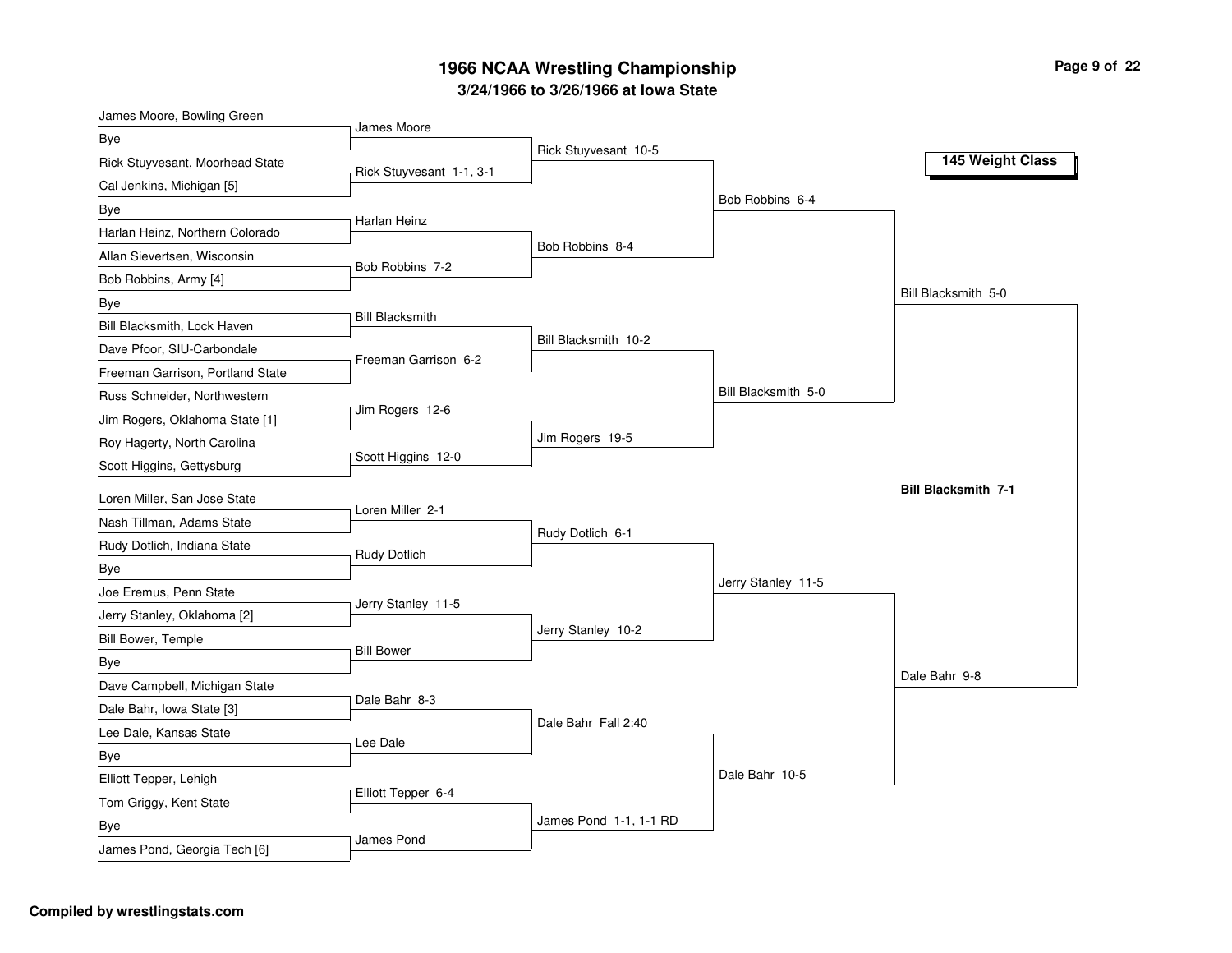# **3/24/1966 to 3/26/1966 at Iowa State 1966 NCAA Wrestling Championship Page <sup>10</sup> of <sup>22</sup>**

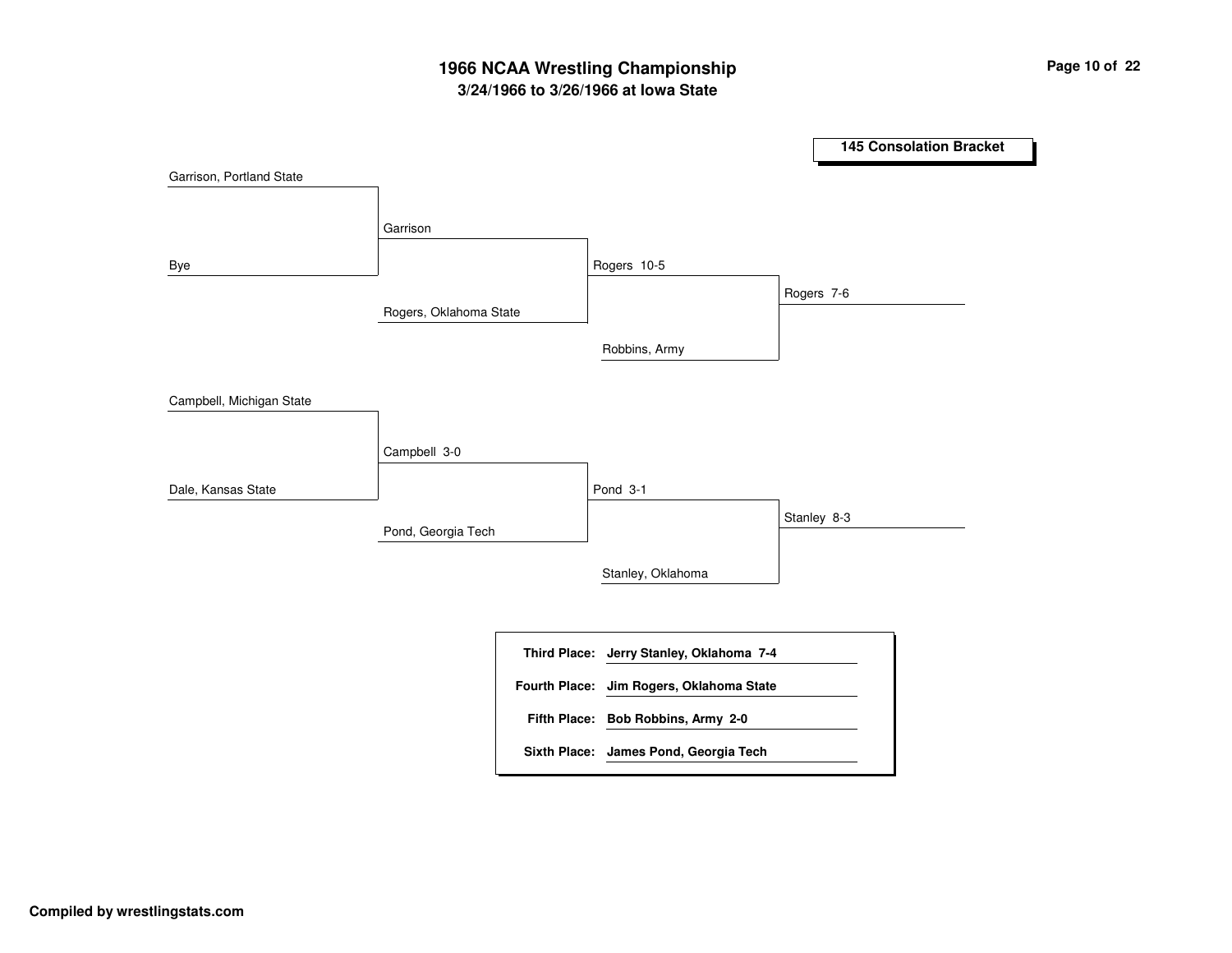| Mike Reding, Oklahoma State [4]    |                       |                       |                      |                     |
|------------------------------------|-----------------------|-----------------------|----------------------|---------------------|
| Gary Roberts Sr., New Mexico       | Mike Reding 11-1      |                       |                      |                     |
| Joe Jacobson, North Carolina       | Gerry Burkhart 7-3    | Mike Reding 9-2       |                      | 152 Weight Class    |
| Gerry Burkhart, Indiana State      |                       |                       |                      |                     |
| Phillip Buerk, Marquette           |                       |                       | Mike Reding 5-3      |                     |
| John Miller, Cal Poly-SLO          | Phillip Buerk 6-2     |                       |                      |                     |
| David Cooper, Georgia              |                       | Dick Dewalt 7-2       |                      |                     |
| Dick Dewalt, Penn State [5]        | Dick Dewalt 11-4      |                       |                      |                     |
| Ray Sepata, Army                   |                       |                       |                      | Joe Bavaro 12-9     |
| Rich Wellman, Iowa State           | Ray Sepata 7-1        |                       |                      |                     |
| Don Hall, Arizona                  | Don Hall 5-2          | Ray Sepata 9-8        |                      |                     |
| Bob Gendler, Kent State            |                       |                       |                      |                     |
| Joe Bavaro, Gettysburg [1]         |                       |                       | Joe Bavaro 5-2       |                     |
| Lee Ehrler, UCLA                   | Joe Bavaro 6-4        |                       |                      |                     |
| Bill Brown, Kansas State           |                       | Joe Bavaro Fall 4:07  |                      |                     |
| Joe Krisko, Bowling Green          | Bill Brown 11-9       |                       |                      |                     |
| Wayne Wells, Oklahoma [2]          |                       |                       |                      | Dick Cook 3-0       |
| Jerry Peden, Northern Colorado     | Wayne Wells Fall 5:50 |                       |                      |                     |
| Clair Riley, Pittsburgh            | Clair Riley 6-1       | Wayne Wells Fall 7:34 |                      |                     |
| Gary Jensen, Utah                  |                       |                       |                      |                     |
| George Hicks, North Carolina State |                       |                       | Jim Kamman Fall 7:21 |                     |
| Tom Muir, Lehigh                   | George Hicks 0-0, 2-0 |                       |                      |                     |
| Jim Kamman, Michigan               |                       | Jim Kamman 10-2       |                      |                     |
| Joe Gerst, Bloomsburg              | Jim Kamman 7-2        |                       |                      |                     |
| Peter Reed, Wesleyan               |                       |                       |                      | Dick Cook Fall 7:48 |
| Dick Cook, Michigan State [3]      | Dick Cook 6-0         |                       |                      |                     |
| Al Lilley, Temple                  |                       | Dick Cook 9-6         |                      |                     |
| Dick Heinzelman, Wisconsin         | Al Lilley 20-13       |                       |                      |                     |
| Adam Waltz, Lock Haven             |                       |                       | Dick Cook 7-1        |                     |
| John Kent, Navy [6]                | John Kent Fall 8:31   |                       |                      |                     |
| Bye                                |                       | Alan Frude 2-1        |                      |                     |
| Alan Frude, Wyoming                | Alan Frude            |                       |                      |                     |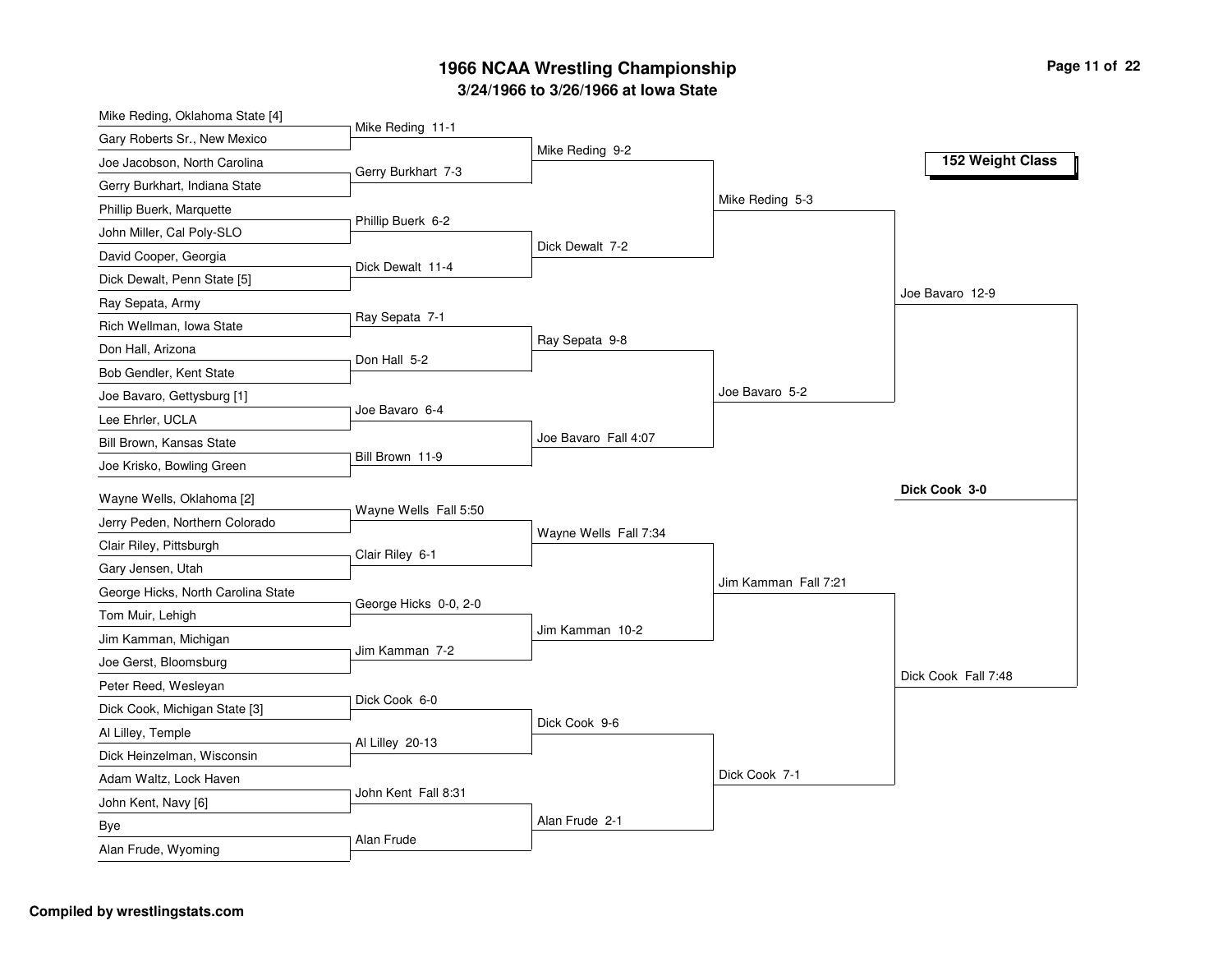# **3/24/1966 to 3/26/1966 at Iowa State 1966 NCAA Wrestling Championship Page <sup>12</sup> of <sup>22</sup>**

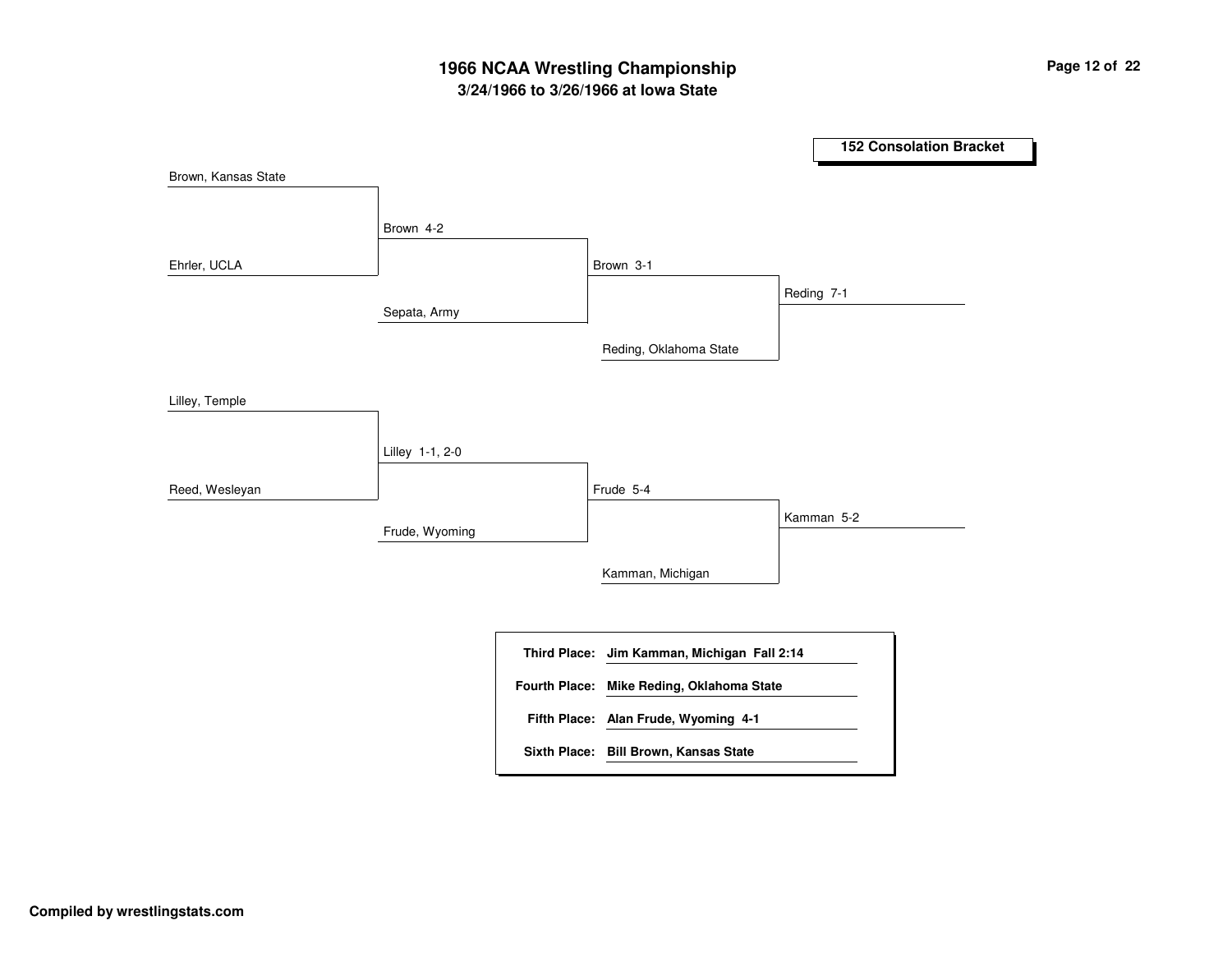| Jim Schindhelm, Marquette             | Jim Schindhelm           |                           |                      |                       |
|---------------------------------------|--------------------------|---------------------------|----------------------|-----------------------|
| Bye                                   |                          | Bob Hartenstine Fall 8:20 |                      |                       |
| Bob Hartenstine, Lehigh [5]           | Bob Hartenstine 5-0      |                           |                      | 160 Weight Class      |
| Fred Siebenthal, Portland State       |                          |                           |                      |                       |
| Fred Steliman, Michigan               |                          |                           | Elmer Beale 6-6, 3-2 |                       |
| Cy Lucas, San Jose State              | Cy Lucas 11-5            |                           |                      |                       |
| Elmer Beale, Wisconsin [4]            | Elmer Beale 8-5          | Elmer Beale 10-0          |                      |                       |
| Larry Elder, Kansas State             |                          |                           |                      |                       |
| Rod Ott, Michigan State               |                          |                           |                      | Greg Ruth Fall 7:54   |
| Rick Evans, Gustavus Adolphus         | Rick Evans 6-1           |                           |                      |                       |
| Dennis Palmer, Bowling Green          | Dan Hensley 4-2          | Dan Hensley 5-2           |                      |                       |
| Dan Hensley, Washington State         |                          |                           |                      |                       |
| Greg Ruth, Oklahoma [1]               |                          |                           | Greg Ruth 8-2        |                       |
| Rich Ruben, Northwestern              | Greg Ruth 11-3           |                           |                      |                       |
| J. Robinson, Oklahoma State           |                          | Greg Ruth 17-7            |                      |                       |
| Sam Marshall, North Carolina          | J. Robinson 11-1         |                           |                      |                       |
| Bob Englebretson, Air Force           | Larry Amundson 8-3       |                           |                      | Greg Ruth Fall 8:54   |
| Larry Amundson, Minnesota State       |                          | Chet Dalgewicz Fall 7:57  |                      |                       |
| Bill Drypolcher, Kent State           | Chet Dalgewicz Fall 7:29 |                           |                      |                       |
| Chet Dalgewicz, East Stroudsburg      |                          |                           |                      |                       |
| Vic Marcucci, Iowa State [2]          | Vic Marcucci 9-1         |                           | Vic Marcucci 5-0     |                       |
| Fred Buechel, Seton Hall              |                          |                           |                      |                       |
| Bob Pychinka, Indiana State           | Bob Pychinka             | Vic Marcucci 5-0          |                      |                       |
| <b>Bye</b>                            |                          |                           |                      |                       |
| Leon Mickelson, Wyoming               |                          |                           |                      | Vic Marcucci 6-6, 1-0 |
| John Carr, Wilkes [3]                 | John Carr 5-2            |                           |                      |                       |
| Terry Appleton, SIU-Carbondale        | Russ Baker 6-4           | John Carr 6-0             |                      |                       |
| Russ Baker, Army                      |                          |                           |                      |                       |
| Jim Blacksmith, Lock Haven            |                          |                           | John Carr 6-2        |                       |
| Bob Brawley, North Carolina State [6] | Bob Brawley 10-1         |                           |                      |                       |
| <b>Bye</b>                            |                          | Bob Brawley 10-4          |                      |                       |
| Jerry Seaman, Penn State              | Jerry Seaman             |                           |                      |                       |
|                                       |                          |                           |                      |                       |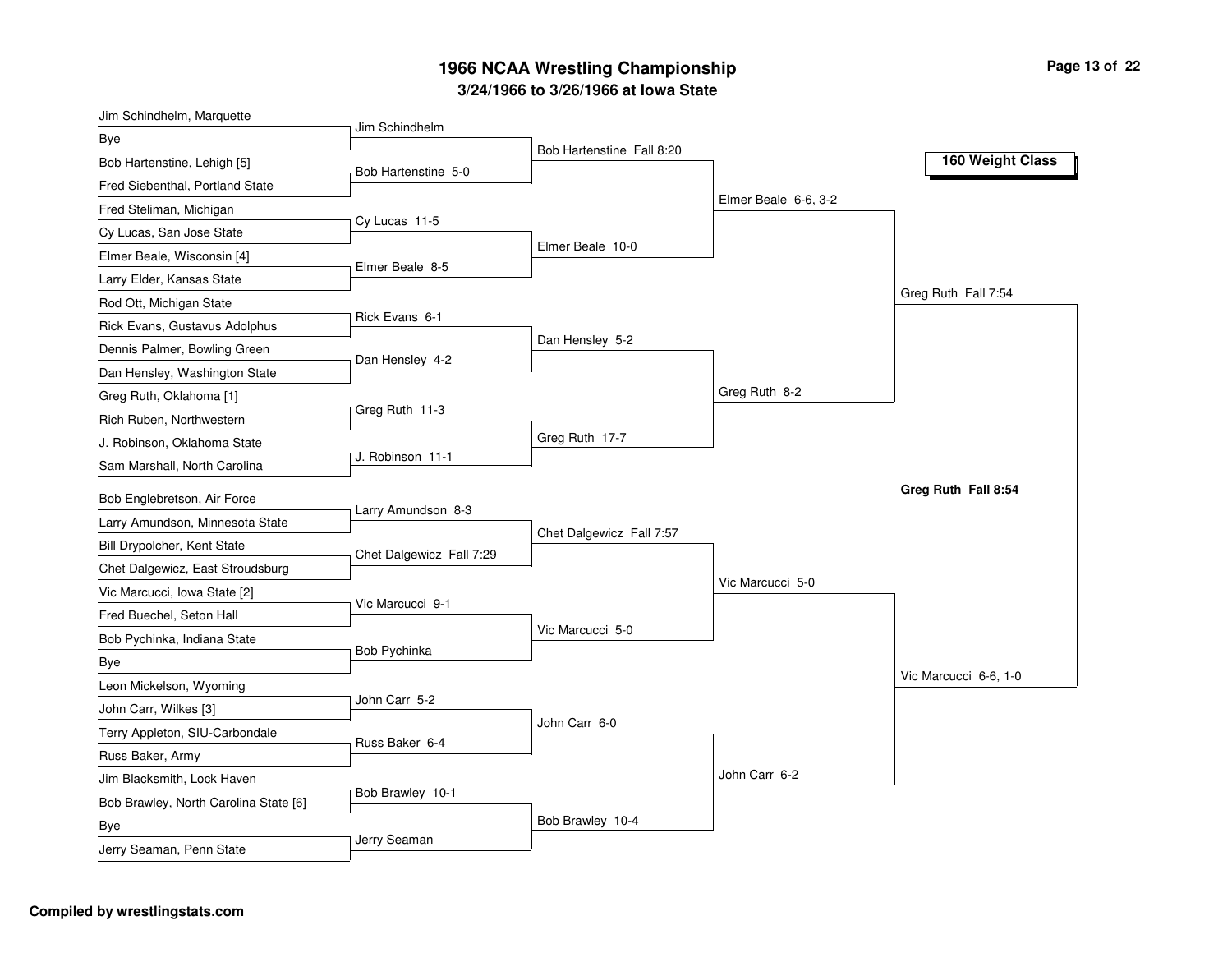# **3/24/1966 to 3/26/1966 at Iowa State 1966 NCAA Wrestling Championship Page <sup>14</sup> of <sup>22</sup>**

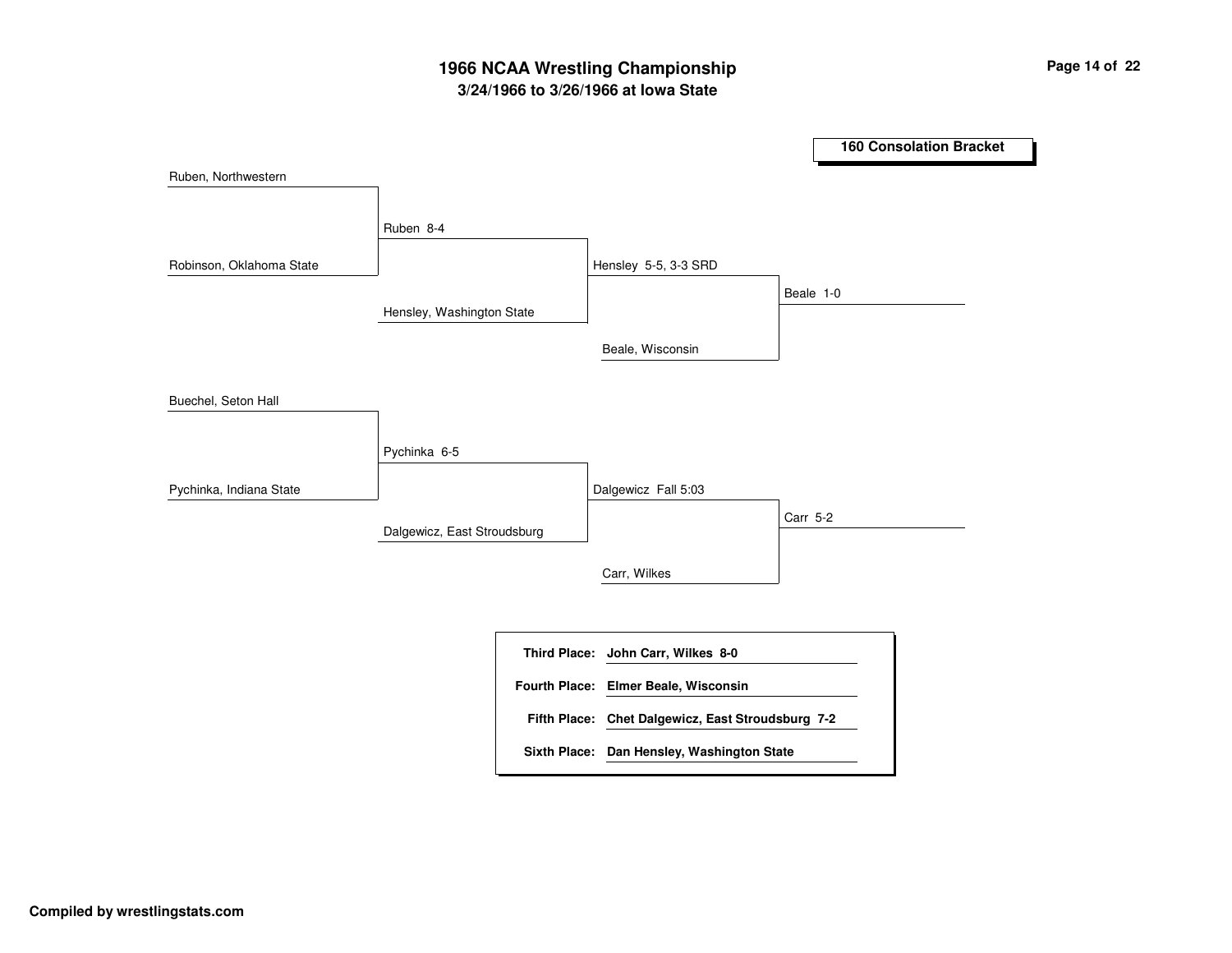| Chuck Laughry, Coast Guard        | Chuck Laughry         |                    |                         |                         |
|-----------------------------------|-----------------------|--------------------|-------------------------|-------------------------|
| Bye                               |                       | Leo Derock 8-2     |                         |                         |
| Leo Derock, Colorado [5]          | Leo Derock            |                    |                         | 167 Weight Class        |
| Bye                               |                       |                    |                         |                         |
| Dave Reinbolt, Ohio State [4]     |                       |                    | Dave Reinbolt 5-2       |                         |
| Don Miller, Wyoming               | Dave Reinbolt 9-5     |                    |                         |                         |
| Bob Drebenstedt, Oklahoma State   | Bob Drebenstedt 8-6   | Dave Reinbolt 10-5 |                         |                         |
| Stu Marshall, Northwestern        |                       |                    |                         |                         |
| Dan Ternes, Bowling Green         |                       |                    |                         | Dave Reinbolt Fall 8:48 |
| Jon Rushatz, Lehigh [1]           | Jon Rushatz Fall 1:50 |                    |                         |                         |
| Ralph Orr, UCLA                   | Tom Vargo 8-3         | Jon Rushatz 10-7   |                         |                         |
| Tom Vargo, Bloomsburg             |                       |                    |                         |                         |
| Jeff Smith, Oregon State          |                       |                    | Jon Rushatz 7-0         |                         |
| Dave Palmer, Navy                 | Dave Palmer 11-4      |                    |                         |                         |
| Fred Fairbanks, Washington State  |                       | Dave Palmer 6-5    |                         |                         |
| John Smith, Lock Haven            | Fred Fairbanks 8-5    |                    |                         |                         |
| Reg Wicks, Iowa State             |                       |                    |                         | Dave Reinbolt 13-11     |
| Bill Byers, Northern Colorado [2] | Bill Byers 17-7       | Bill Byers 8-0     |                         |                         |
| Joe Domko, SIU-Carbondale         | Bruce Glenn Fall 5:06 |                    |                         |                         |
| Bruce Glenn, Oregon               |                       |                    |                         |                         |
| Dale Kraft, Montana State         |                       |                    | Bill Byers Fall 2:59    |                         |
| Bill Herbert, Kent State          | Bill Herbert 6-2      |                    |                         |                         |
| Ed Reinoso, Temple                | Ed Reinoso 4-3        | Ed Reinoso 7-3     |                         |                         |
| John Logan, Wesleyan              |                       |                    |                         |                         |
| Rich Lorenzo, Penn State          |                       |                    |                         | Roger Mickish 12-8      |
| George Radman, Michigan State     | Rich Lorenzo 10-8     |                    |                         |                         |
| Rick Martin, Ohio University      | Roger Mickish 10-2    | Roger Mickish 9-1  |                         |                         |
| Roger Mickish, Oklahoma [3]       |                       |                    |                         |                         |
| Jim Riesselman, Minnesota State   |                       |                    | Roger Mickish Fall 2:57 |                         |
| Bill Elder, East Stroudsburg      | Bill Elder Fall 5:26  |                    |                         |                         |
| Bye                               |                       | Bill Bachardy 17-4 |                         |                         |
| Bill Bachardy, Lycoming [6]       | <b>Bill Bachardy</b>  |                    |                         |                         |
|                                   |                       |                    |                         |                         |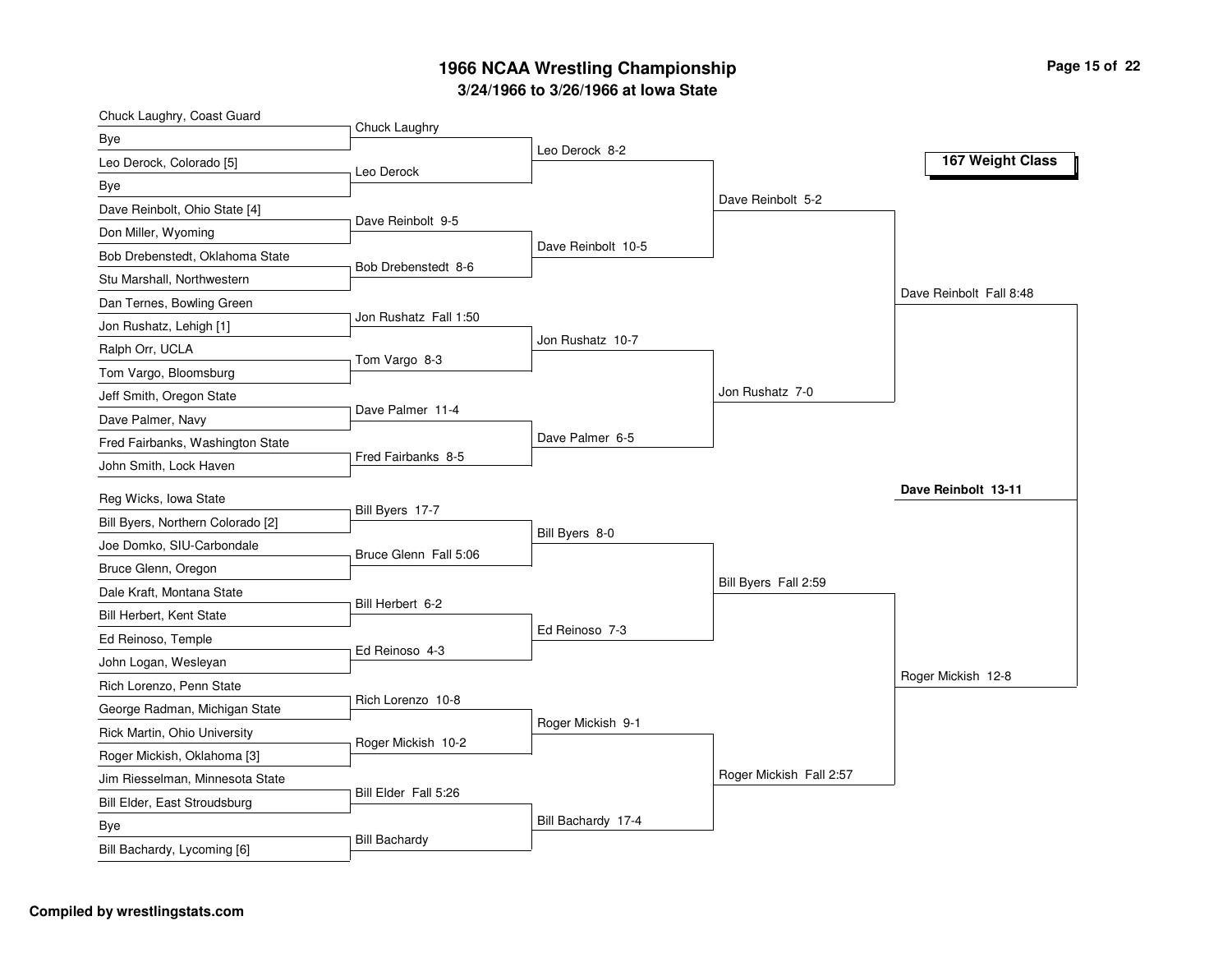# **3/24/1966 to 3/26/1966 at Iowa State 1966 NCAA Wrestling Championship Page <sup>16</sup> of <sup>22</sup>**

**167 Consolation Bracket** Derock, Colorado Bachardy, Lycoming Drebenstedt 3-1Martin 7-5 Drebenstedt 5-4Bachardy 11-1 Rushatz, Lehigh Byers, Northern Colorado Rushatz 4-3 Bachardy 7-5 Drebenstedt, Oklahoma State Miller, Wyoming Lorenzo, Penn State Martin, Ohio University **Jon Rushatz, Lehigh Fall 4:51 Third Place: Bill Byers, Northern Colorado 6-4 Fifth Place: Fourth Place: Bill Bachardy, Lycoming Sixth Place: Bob Drebenstedt, Oklahoma State**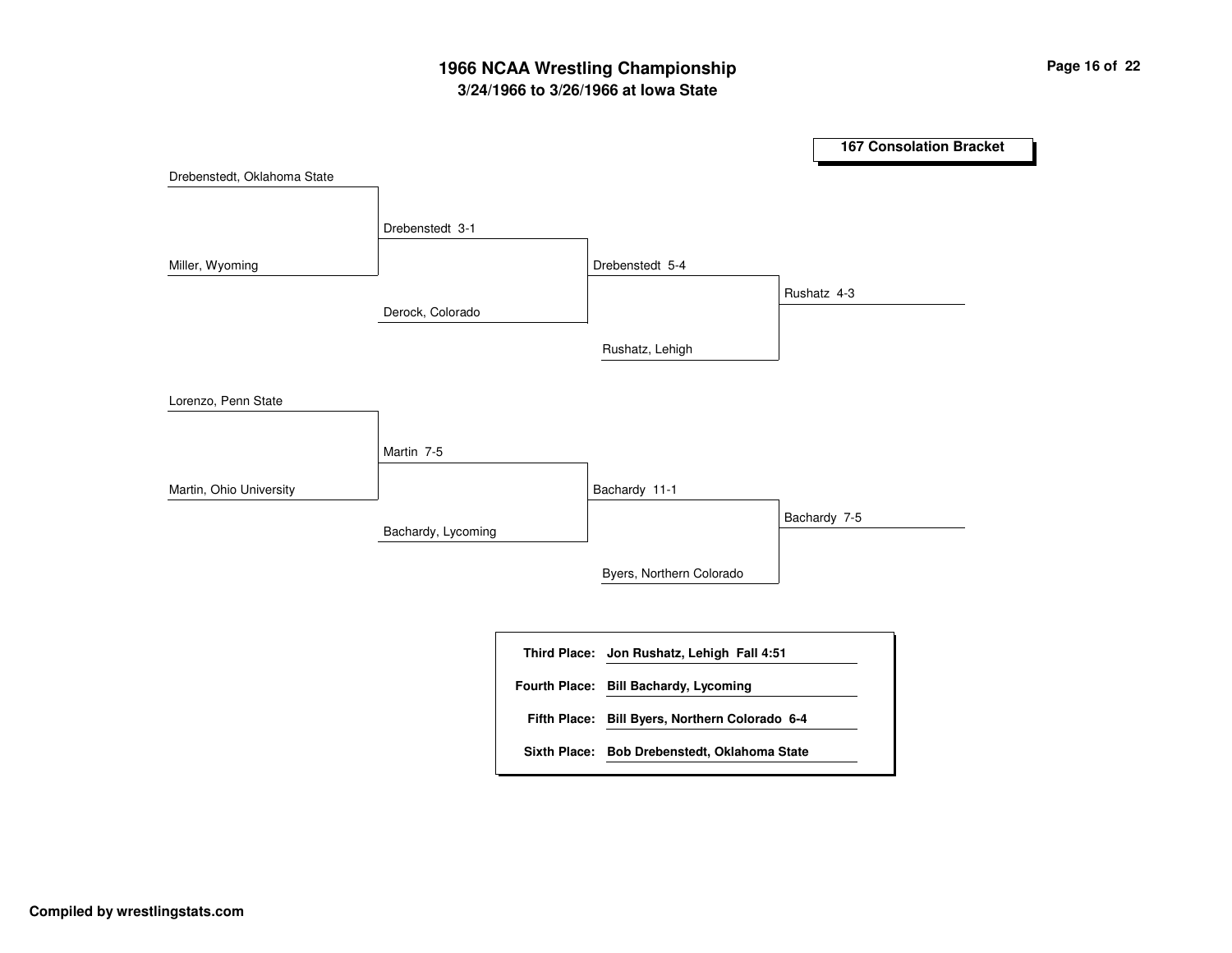| Don Parker, Northern Iowa [5]    | Don Parker              |                       |                       |                       |
|----------------------------------|-------------------------|-----------------------|-----------------------|-----------------------|
| <b>Bye</b>                       |                         | Don Parker 5-0        |                       |                       |
| Bob McDaniel, Oklahoma           | <b>Bob McDaniel</b>     |                       |                       | 177 Weight Class      |
| <b>Bye</b>                       |                         |                       |                       |                       |
| Paul Adams, Washington State     | Paul Adams              |                       | Jerry Swope 11-3      |                       |
| Bye                              |                         |                       |                       |                       |
| Jerry Swope, Lock Haven [4]      |                         | Jerry Swope 9-1       |                       |                       |
| <b>Bye</b>                       | Jerry Swope             |                       |                       |                       |
| Tom Peckham, Iowa State [1]      |                         |                       |                       | Tom Peckham 6-0       |
| <b>Bye</b>                       | Tom Peckham             |                       |                       |                       |
| Frank Mosier, Moorhead State     | <b>Frank Mosier</b>     | Tom Peckham Fall 3:29 |                       |                       |
| Bye                              |                         |                       |                       |                       |
| Jim Harter, Army                 |                         |                       | Tom Peckham Fall 3:38 |                       |
| <b>Bye</b>                       | Jim Harter              |                       |                       |                       |
| Gordon Fisher, Northern Colorado |                         | Gordon Fisher 13-8    |                       |                       |
| Bill Waterman, Michigan          | Gordon Fisher Fall 5:15 |                       |                       |                       |
| Gary Cook, East Stroudsburg [2]  |                         |                       |                       | Tom Peckham Fall 3:43 |
| Bye                              | Gary Cook               |                       |                       |                       |
| John Vanderveem, RIT             | John Vanderveem         | Gary Cook 13-3        |                       |                       |
| Bye                              |                         |                       |                       |                       |
| Ed Cummings, Ohio State          |                         |                       | Gary Cook DFT 8:30    |                       |
| <b>Bye</b>                       | Ed Cummings             |                       |                       |                       |
| Bob Karch, Maryland              |                         | Ed Cummings 4-3       |                       |                       |
| Bye                              | <b>Bob Karch</b>        |                       |                       |                       |
| Ellery Seitz, Penn State         |                         |                       |                       | Fred Fozzard 4-3      |
| Bye                              | <b>Ellery Seitz</b>     |                       |                       |                       |
| Mike Bradley, Michigan State [6] |                         | Mike Bradley 12-2     |                       |                       |
| <b>Bye</b>                       | <b>Mike Bradley</b>     |                       |                       |                       |
| Dave Mucka, Moravian             |                         |                       | Fred Fozzard 8-4      |                       |
| Bye                              | Dave Mucka              |                       |                       |                       |
| Fred Fozzard, Oklahoma State [3] |                         | Fred Fozzard 7-0      |                       |                       |
| <b>Bye</b>                       | Fred Fozzard            |                       |                       |                       |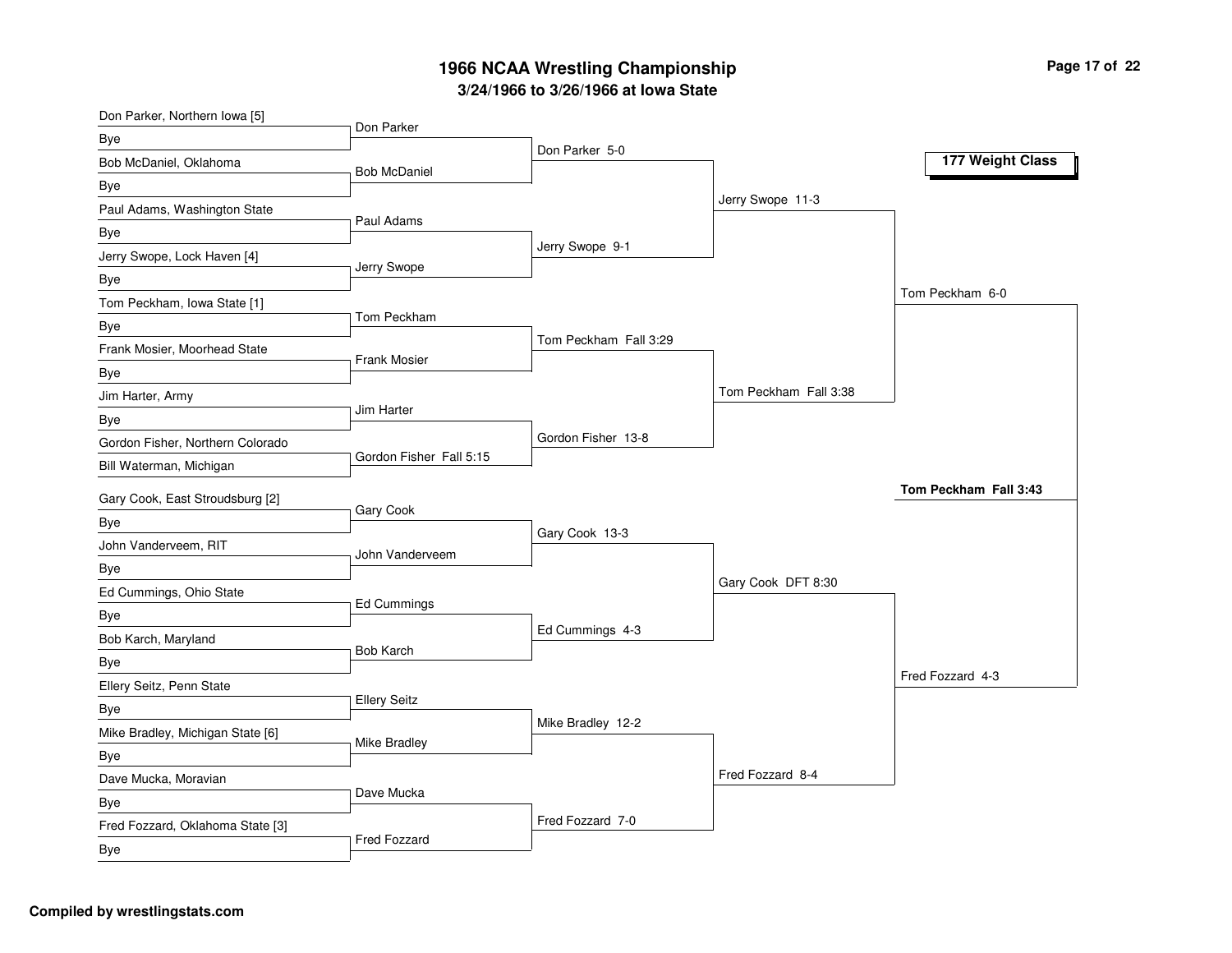# **3/24/1966 to 3/26/1966 at Iowa State 1966 NCAA Wrestling Championship Page <sup>18</sup> of <sup>22</sup>**

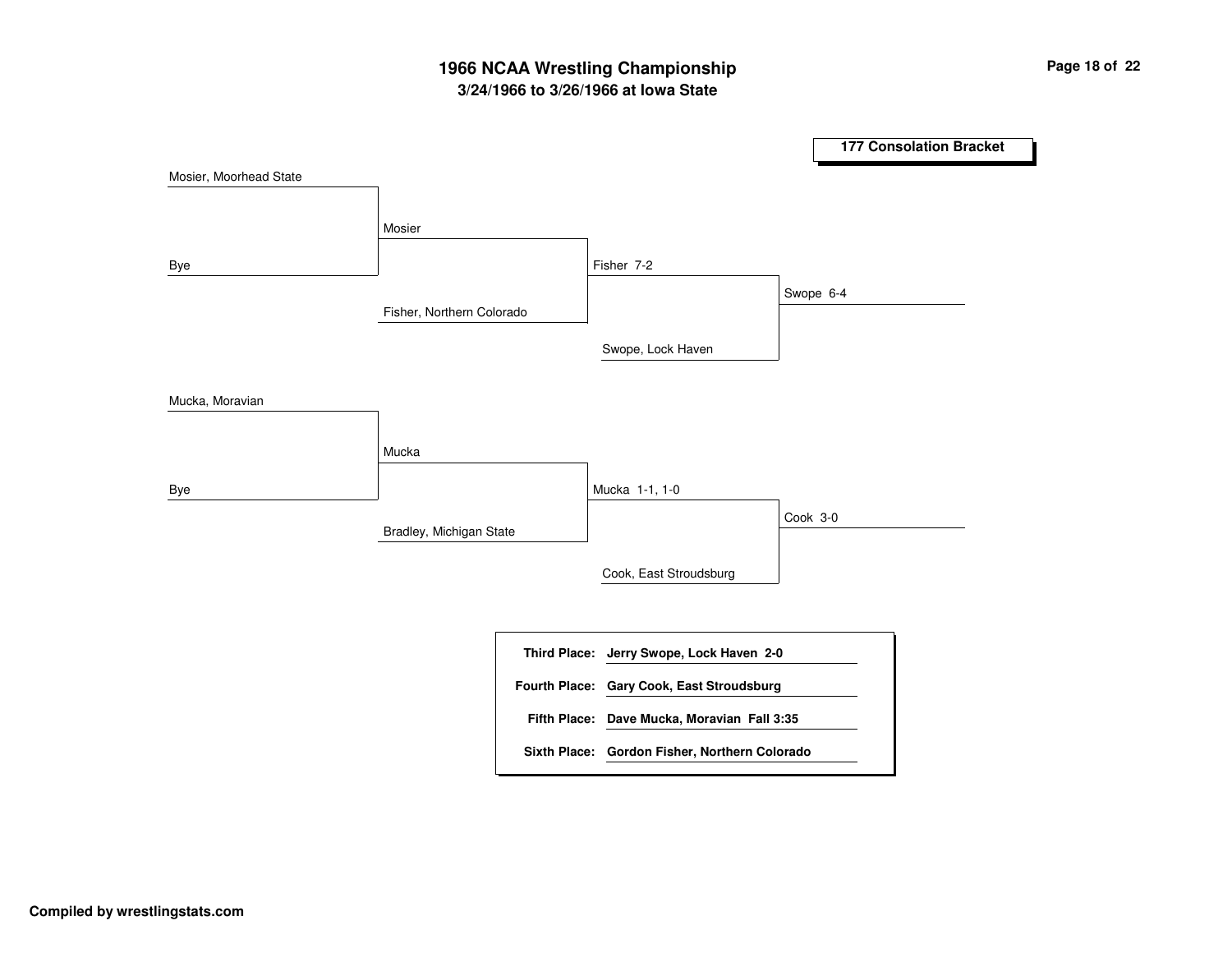# **3/24/1966 to 3/26/1966 at Iowa State 1966 NCAA Wrestling Championship Page <sup>19</sup> of <sup>22</sup>**

| Bye                                  |                        |                      |                        |
|--------------------------------------|------------------------|----------------------|------------------------|
|                                      | John Nichols           |                      | 191 Weight Class       |
| John Nichols, Navy [5]               |                        |                      |                        |
|                                      |                        | John Nichols 13-10   |                        |
| Henk Schenk, Oregon State [4]        |                        |                      |                        |
|                                      | Henk Schenk 7-5        |                      |                        |
| Burke Deadrich, SIU-Carbondale       |                        |                      |                        |
|                                      |                        |                      | Bill Harlow 10-4       |
| Ron Hampton, Adams State             |                        |                      |                        |
| Tom Foster, Utah State               | Tom Foster 7-0         |                      |                        |
|                                      |                        |                      |                        |
|                                      |                        | Bill Harlow 5-2      |                        |
| Olaf Drozdov, Maryland               |                        |                      |                        |
| Bill Harlow, Oklahoma State [1]      | Bill Harlow 6-0        |                      |                        |
|                                      |                        |                      |                        |
|                                      |                        |                      | <b>Bill Harlow 3-2</b> |
| Vince King, Marquette                |                        |                      |                        |
| Tony Bennett, Oklahoma               | Tony Bennett Fall 4:06 |                      |                        |
|                                      |                        |                      |                        |
| Don Buzzard, Iowa State [2]          |                        | Don Buzzard 7-2      |                        |
|                                      | Don Buzzard Fall 4:18  |                      |                        |
| Paul Thomas, South Dakota State      |                        |                      |                        |
|                                      |                        |                      | Don Buzzard 11-3       |
| Fred Johnson, Augustana Illinois [3] |                        |                      |                        |
|                                      | Jim Maidlow 4-2        |                      |                        |
| Jim Maidlow, Michigan State          |                        |                      |                        |
|                                      |                        | Rich Whittington 6-2 |                        |
| Rich Whittington, UCLA [6]           |                        |                      |                        |
|                                      | Rich Whittington       |                      |                        |
| Bye                                  |                        |                      |                        |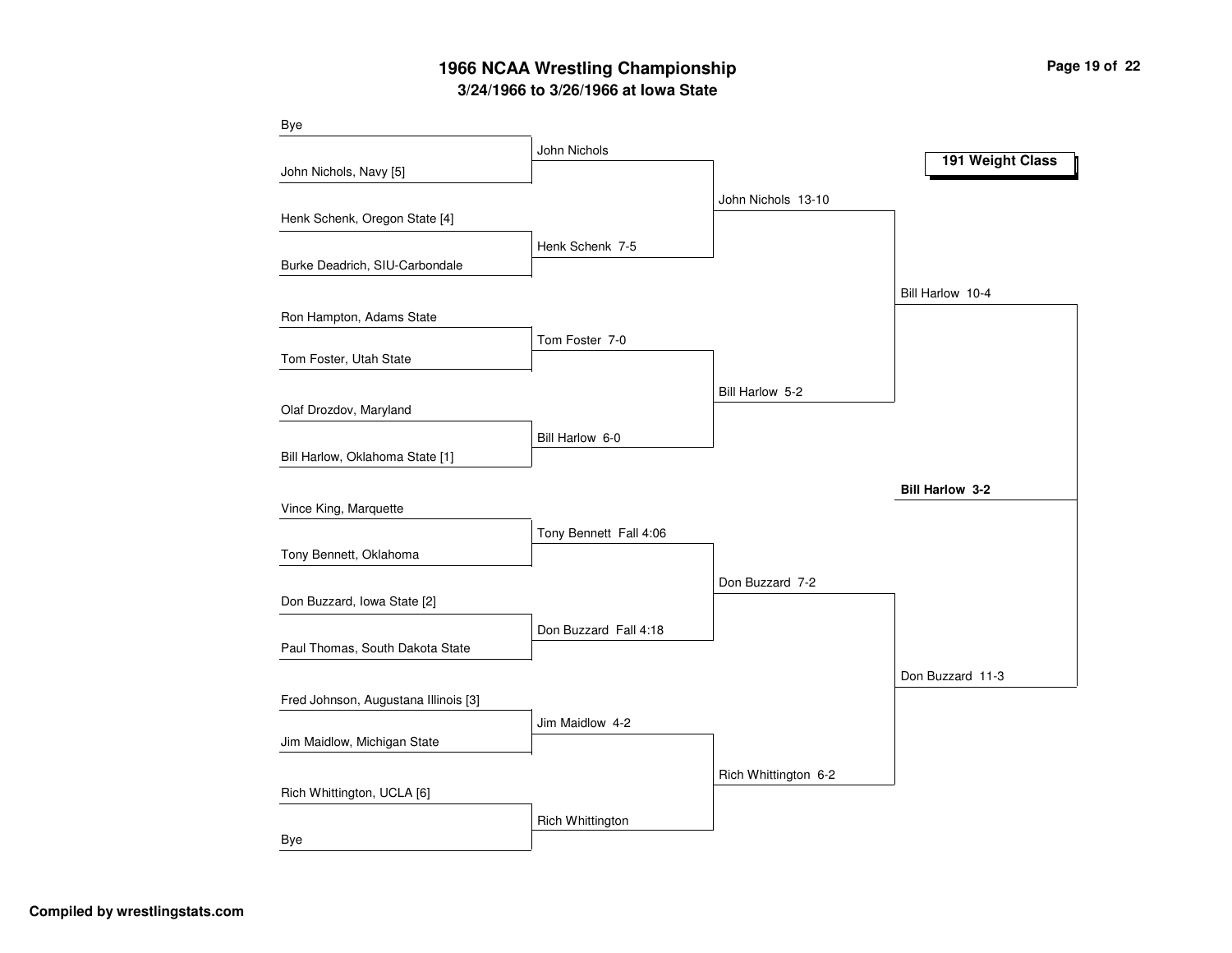# **3/24/1966 to 3/26/1966 at Iowa State 1966 NCAA Wrestling Championship Page <sup>20</sup> of <sup>22</sup>**

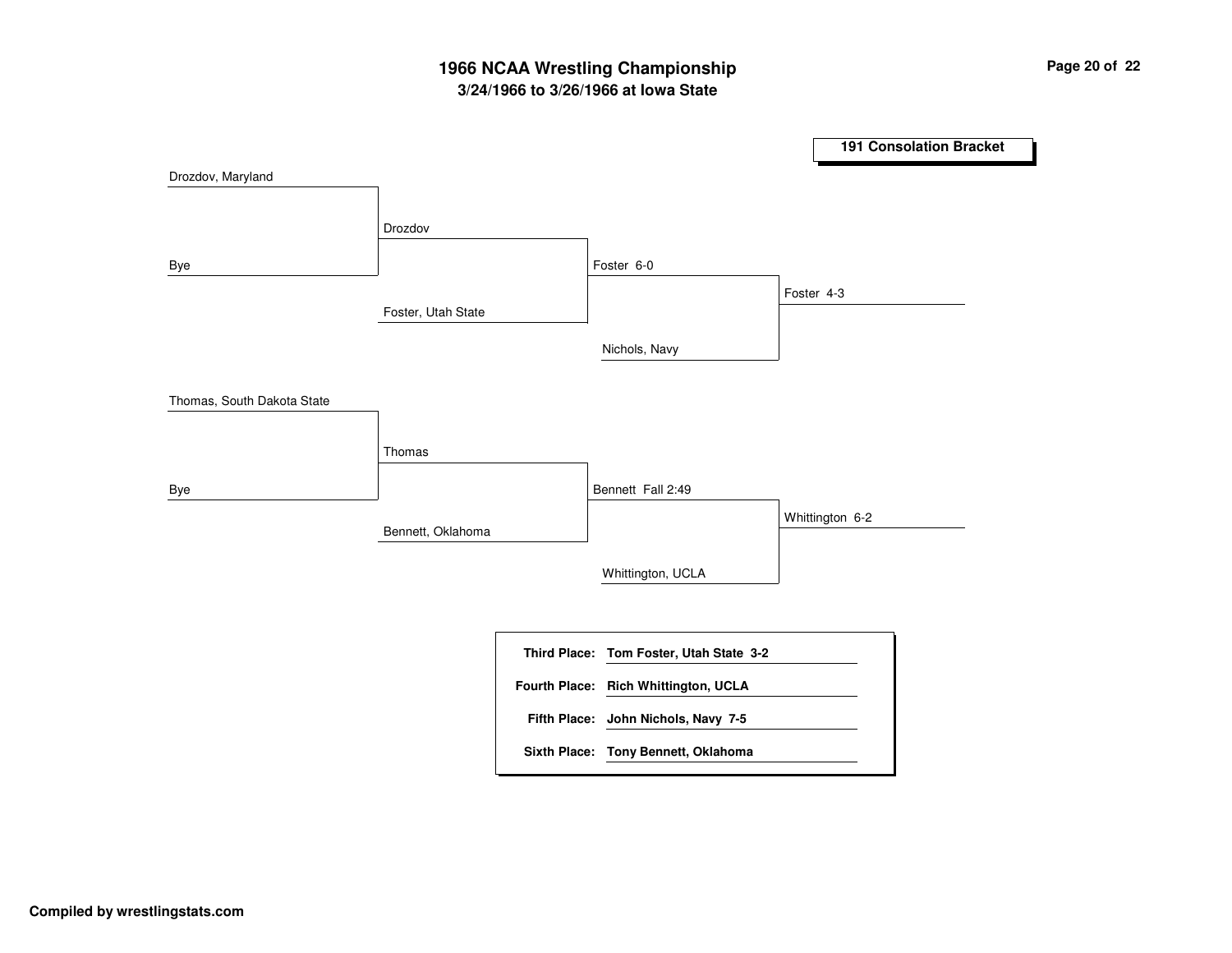| Dan Kraft, Northwestern           |                      |                        |                       |                         |
|-----------------------------------|----------------------|------------------------|-----------------------|-------------------------|
| Bye                               | Dan Kraft            |                        |                       |                         |
| Luke Sharpe, Oklahoma [5]         | Luke Sharpe          | Luke Sharpe 8-0        |                       | <b>UNL Weight Class</b> |
| Bye                               |                      |                        |                       |                         |
| Bob McDermott, Lock Haven [4]     |                      |                        | Luke Sharpe 7-3       |                         |
| Bye                               | <b>Bob McDermott</b> |                        |                       |                         |
| Don Holtry, Utah State            |                      | Bob McDermott 10-4     |                       |                         |
| Mike Kelly, Indiana State         | Don Holtry 6-4       |                        |                       |                         |
| Bye                               |                      |                        |                       | Bob Billberg 7-3        |
| Glen Cook, Utah                   | Glen Cook            |                        |                       |                         |
| Bye                               | <b>Bob Billberg</b>  | Bob Billberg Fall 2:02 |                       |                         |
| Bob Billberg, Moorhead State [1]  |                      |                        |                       |                         |
| Bye                               |                      |                        | Bob Billberg 5-3      |                         |
| Bob Roop, SIU-Carbondale          | <b>Bob Roop</b>      |                        |                       |                         |
| Jeff Richardson, Michigan State   |                      | Jeff Richardson 8-3    |                       |                         |
| David Schramm, MIT                | Jeff Richardson 8-2  |                        |                       |                         |
| Tom Beeson, Western State         |                      |                        |                       | Dave Porter 15-4        |
| Walter Fuller, Southeast Missouri | Tom Beeson 5-3       |                        |                       |                         |
| Dave Porter, Michigan [2]         | Dave Porter          | Dave Porter Fall 2:46  |                       |                         |
| Bye                               |                      |                        |                       |                         |
| Paul Goble, Rutgers               |                      |                        | Dave Porter Fall 3:28 |                         |
| Bye                               | Paul Goble           |                        |                       |                         |
| Ron Gabbett, Oklahoma State       | Ron Gabbett          | Paul Goble 6-6, 1-0    |                       |                         |
| Bye                               |                      |                        |                       |                         |
| Carel Stith, Nebraska             |                      |                        |                       | Dave Porter 4-3         |
| Mike Hurlburt, South Dakota State | Carel Stith 19-1     |                        |                       |                         |
| Curley Culp, Arizona State [6]    | <b>Curley Culp</b>   | Curley Culp 2-1        |                       |                         |
| Bye                               |                      |                        |                       |                         |
| Paul Elzey, Toledo                |                      |                        | Steve Shippos 3-2     |                         |
| Bye                               | Paul Elzey           |                        |                       |                         |
| Bye                               |                      | Steve Shippos 7-0      |                       |                         |
| Steve Shippos, Iowa State [3]     | <b>Steve Shippos</b> |                        |                       |                         |